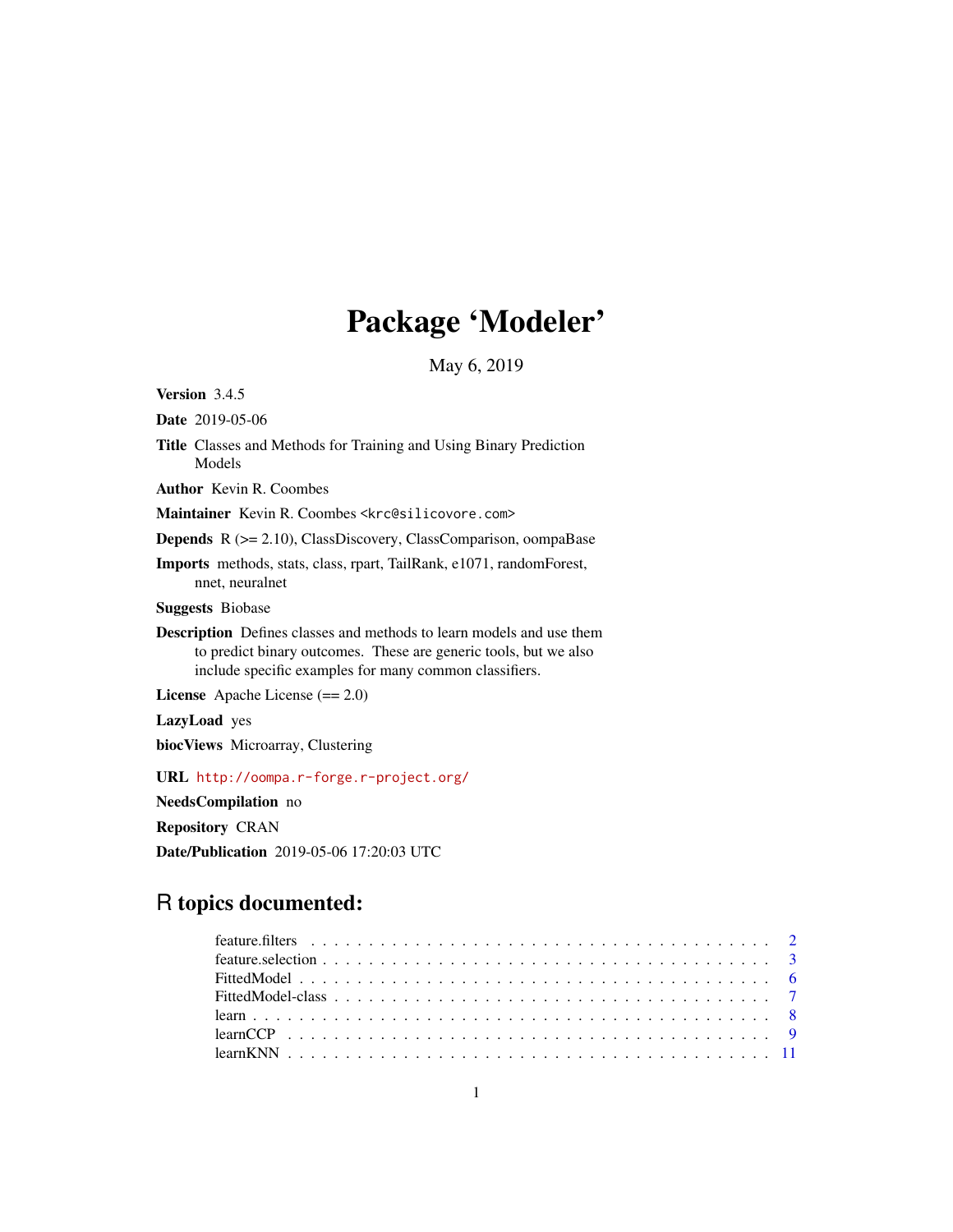#### <span id="page-1-0"></span>2 feature.filters

|  | 33 |
|--|----|

feature.filters *Feature Filtering*

# **Description**

Functions to create functions that filter potential predictive features using statistics that do not access class labels.

#### Usage

```
filterMean(cutoff)
filterMedian(cutoff)
filterSD(cutoff)
filterMin(cutoff)
filterMax(cutoff)
filterRange(cutoff)
filterIQR(cutoff)
```
#### Arguments

cutoff A real number, the level above which features with this statistic should be retained and below which should be discarded.

#### Details

Following the usual conventions introduced from the world of gene expression microarrays, a typical data matrix is constructed from columns representing samples on which we want to make predictions amd rows representing the features used to construct the predictive model. In this context, we define a *filter* to be a function that accepts a data matrix as its only argument and returns a logical vector, whose length equals the number of rows in the matrix, where 'TRUE' indicates features that should be retrained. Most filtering functions belong to parametrized families, with one of the most common examples being "retain all features whose mean is above some pre-specified cutoff". We implement this idea using a set of function-generating functions, whose arguments are the parameters that pick out the desired member of the family. The return value is an instantiation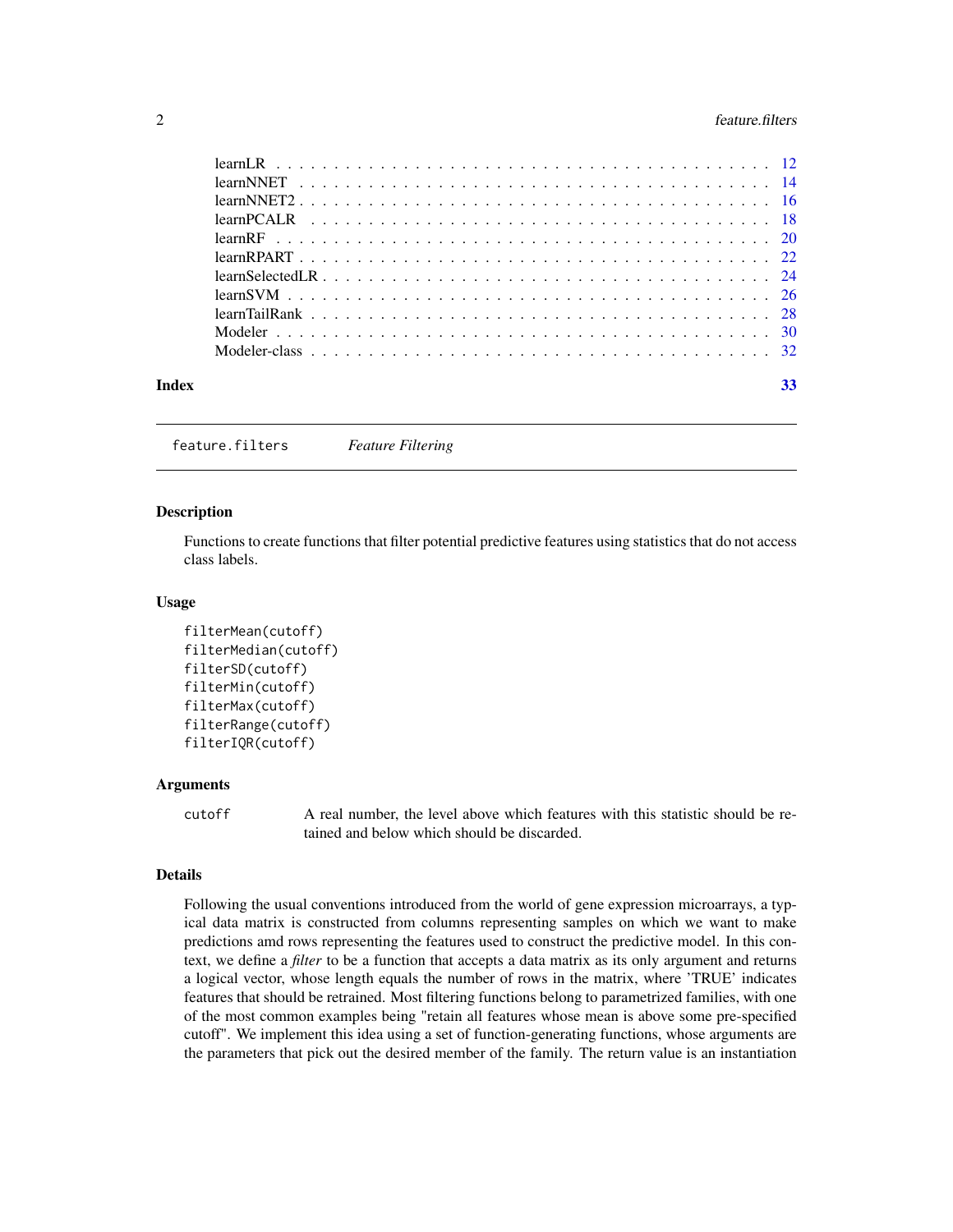# <span id="page-2-0"></span>feature.selection 3

of a particular filtering function. The decison to define things this way is to be able to apply the methods in cross-validation (or other) loops where we want to ensure that we use the same filtering rule each time.

# Value

Each of the seven functions described here return a filter function, f, that can be used by code that basically looks like logicalVector <- filter(data).

# Author(s)

Kevin R. Coombes <krc@silicovore.com>

# See Also

See [Modeler-class](#page-31-1) and [Modeler](#page-29-1) for details about how to train and test models.

#### Examples

```
set.seed(246391)
data <- matrix(rnorm(1000*30), nrow=1000, ncol=30)
fm <- filterMean(1)
summary(fm(data))
summary(filterMedian(1)(data))
summary(filterSD(1)(data))
```
feature.selection *Feature Selection*

# Description

Functions to create functions that perform feature selection (or at least feature reduction) using statistics that access class labels.

```
keepAll(data, group)
fsTtest(fdr, ming=500)
fsModifiedFisher(q)
fsPearson(q = NULL, rho)fsSpearman(q = NULL, rho)
fsMedSplitOddsRatio(q = NULL, OR)
fsChisquared(q = NULL, cutoff)fsEntropy(q = 0.9, kind=c("information.gain", "gain.ratio", "symmetric.uncertainty"))
fsFisherRandomForest(q)
fsTailRank(specificity=0.9, tolerance=0.5, confidence=0.5)
```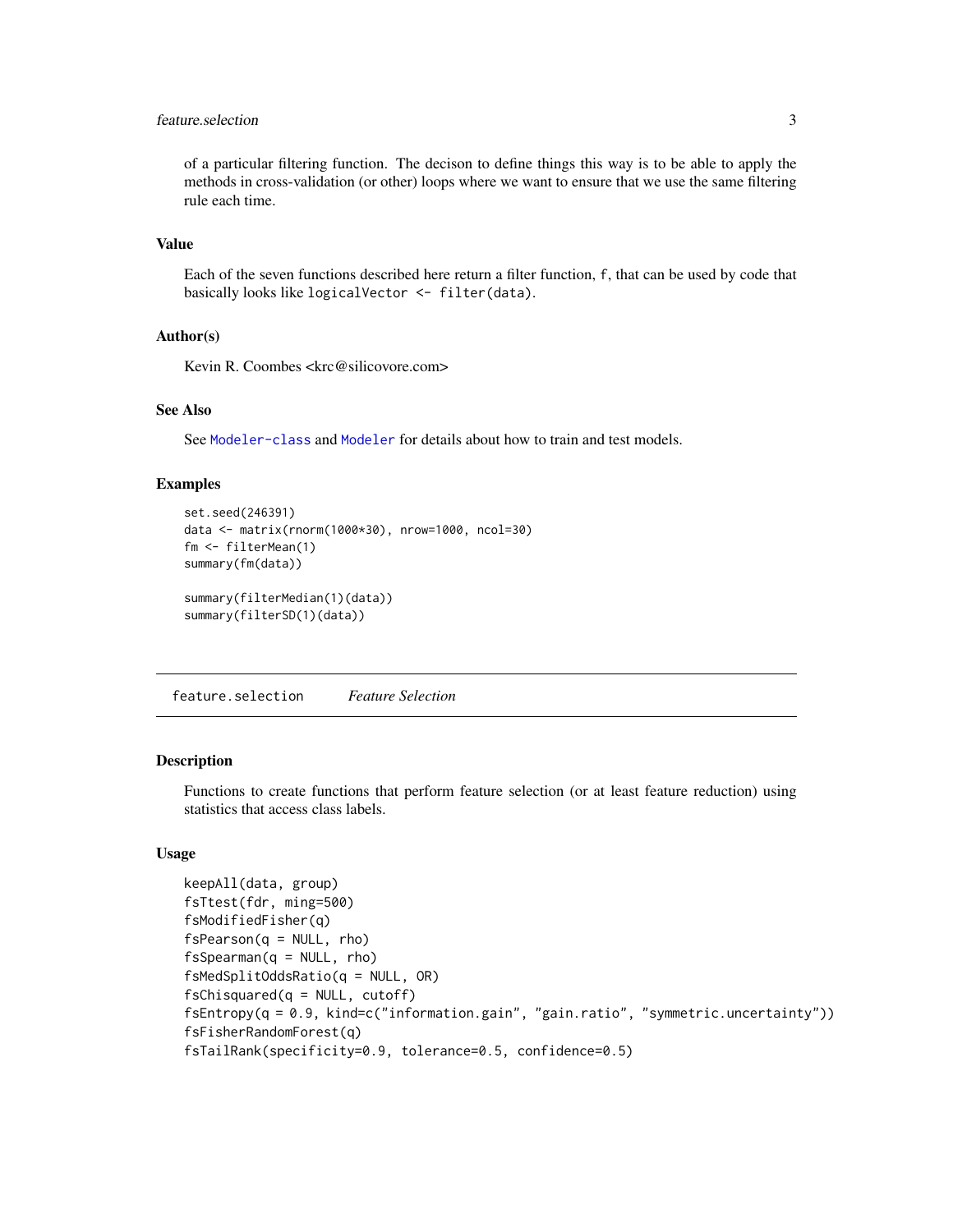# <span id="page-3-0"></span>Arguments

| data        | A matrix containing the data; columns are samples and rows are features.                                               |
|-------------|------------------------------------------------------------------------------------------------------------------------|
| group       | A factor with two levels defining the sample classes.                                                                  |
| fdr         | A real number between 0 and 1 specifying the target false discovery rate (FDR).                                        |
| ming        | An integer specifing the minimum number of features to return; overrides the<br>FDR.                                   |
| q           | A real number between 0.5 and 1 specifying the fraction of features to discard.                                        |
| rho         | A real number between 0 and 1 specifying the absolute value of the correlation<br>coefficient used to filter features. |
| 0R          | A real number specifying the desired odds ratio for filtering features.                                                |
| cutoff      | A real number specifying the targeted cutoff rate when using the statistic to filter<br>features.                      |
| kind        | The kind of information metric to use for filtering features.                                                          |
| specificity | See TailRankTest.                                                                                                      |
| tolerance   | See TailRankTest.                                                                                                      |
| confidence  | See TailRankTest.                                                                                                      |

#### Details

Following the usual conventions introduced from the world of gene expression microarrays, a typical data matrix is constructed from columns representing samples on which we want to make predictions amd rows representing the features used to construct the predictive model. In this context, we define a *feature selector* or *pruner* to be a function that accepts a data matrix and a two-level factor as its only arguments and returns a logical vector, whose length equals the number of rows in the matrix, where 'TRUE' indicates features that should be retrained. Most pruning functions belong to parametrized families. We implement this idea using a set of function-generating functions, whose arguments are the parameters that pick out the desired member of the family. The return value is an instantiation of a particular filtering function. The decison to define things this way is to be able to apply the methods in cross-validaiton (or other) loops where we want to ensure that we use the same feature selection rule each time.

We have implemented the following algorithms:

- keepAll: retain all features; do nothing.
- fsTtest: Keep features based on the false discovery rate from a two-goup t-test, but always retain a specified minimum number of genes.
- fsModifiedFisher Retain the top quantile of features for the statistic

$$
\frac{(m_A-m)^2+(m_B-m)^2}{v_A+v_B}
$$

where m is the mean and v is the variance.

- fsPearson: Retain the top quantile of features based on the absolute value of the Pearson correlation with the binary outcome.
- fsSpearman: Retain the top quantile of features based on the absolute value of the Spearman correlation with the binary outcome.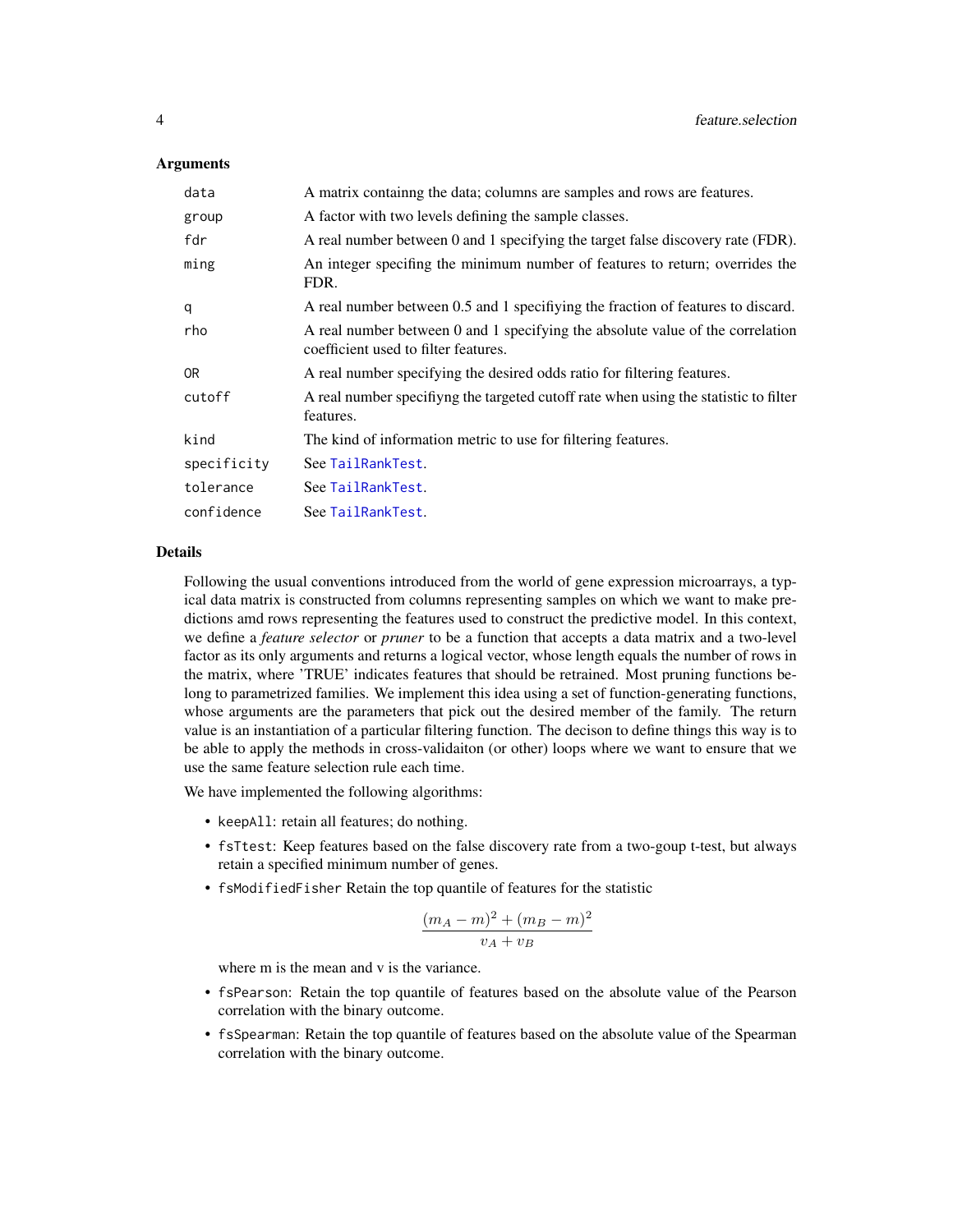- <span id="page-4-0"></span>• fsMedSplitOddsRatio: Retain the top quantile of features based on the odds ratio to predict the binary outcome, after first dichotomizing the continuous predictor using a split at the median value.
- fsChisquared: retain the top quantile of features based on a chi-squared test comparing the binary outcome to continous predictors discretized into ten bins.
- fsEntropy: retain the top quantile of features based on one of three information-theoretic measures of entropy.
- fsFisherRandomForest: retain the top features based on their importance in a random forest analysis, after first filtering using the modified Fisher statistic.
- fsTailRank: Retain features that are significant based on the TailRank test, which is a measure of whether the tails of the distributions are different.

# Value

The keepAll function is a "pruner"; it takes the data matrix and grouping factor as arguments, and returns a logical vector indicating which features to retain.

Each of the other nine functions described here return uses its arguments to contruct and return a pruning function, f, that has the same interface as keepAll.

#### Author(s)

Kevin R. Coombes <krc@silicovore.com>

#### See Also

See [Modeler-class](#page-31-1) and [Modeler](#page-29-1) for details about how to train and test models.

#### Examples

```
set.seed(246391)
data <- matrix(rnorm(1000*36), nrow=1000, ncol=36)
data[1:50, 1:18] <- data[1:50, 1:18] + 1
status <- factor(rep(c("A", "B"), each=18))
```

```
fsel \leq fsPearson(q = 0.9)
summary(fsel(data, status))
fsel <- fsPearson(rho=0.3)
summary(fsel(data, status))
```

```
fsel <- fsEntropy(kind="gain.ratio")
summary(fsel(data, status))
```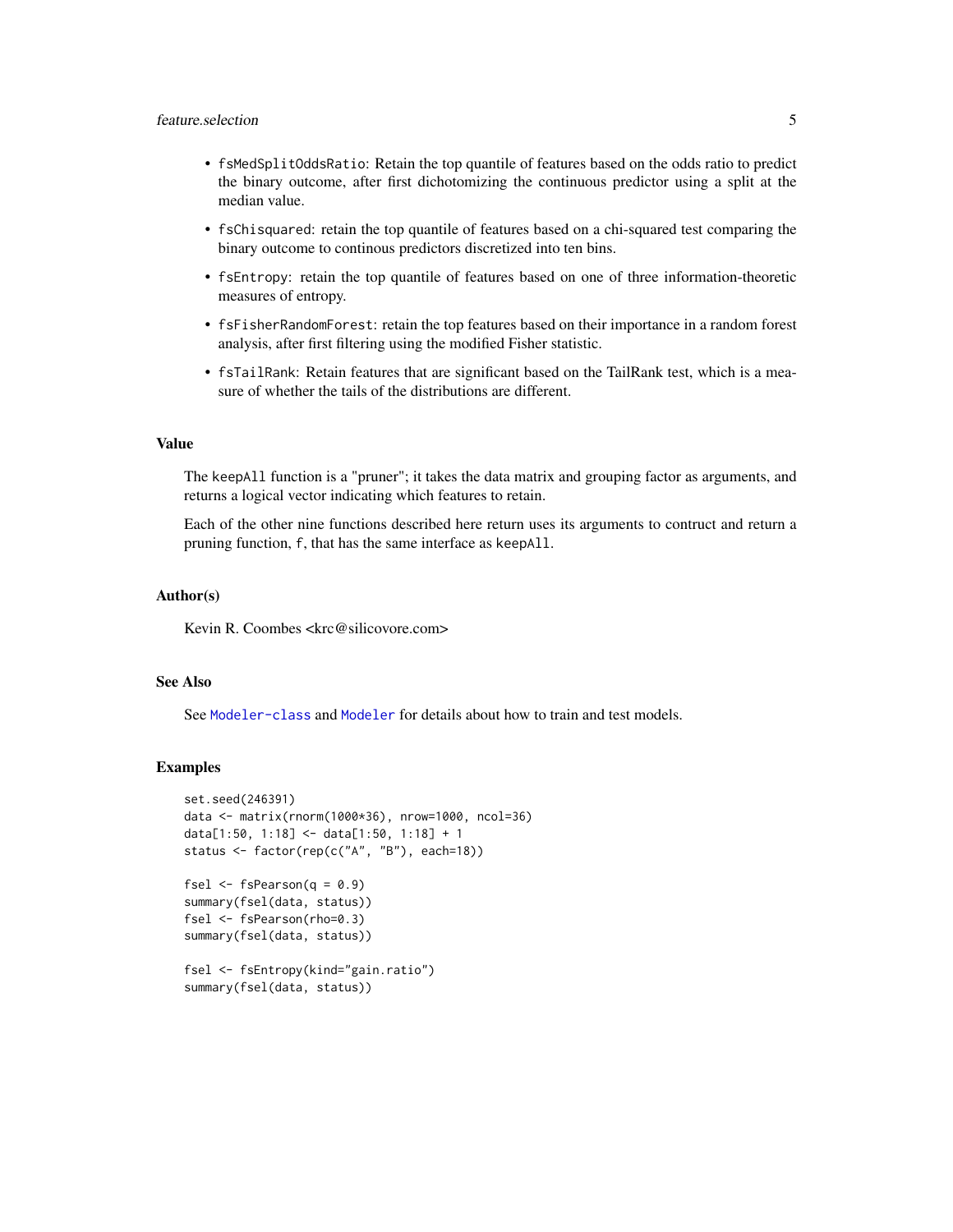<span id="page-5-1"></span><span id="page-5-0"></span>

#### Description

Construct an object of the [FittedModel-class](#page-6-1).

# Usage

FittedModel(predict, data, status, details, ...)

#### Arguments

| predict    | A function that applies the model to predict outcomes on new test data.                                                                 |
|------------|-----------------------------------------------------------------------------------------------------------------------------------------|
| data       | A matrix containing the training data.                                                                                                  |
| status     | A vector containing the training outcomes, which should either be a binary-<br>valued factor or a numeric vector of contiuous outcomes. |
| details    | A list of the fitted parameters for the specified model.                                                                                |
| $\ddots$ . | Any extra information that is produced while learning the model; these wil be<br>saved in the extras slot of the FittedModel object.    |

#### Details

Most users will never need to use this function; instead, they will first use an existing object of the [Modeler-class](#page-31-1), call the [learn](#page-7-1) method of that object with the training data to obtain a FittedModel object, and then apply its [predict](#page-0-0) method to test data. Only people who want to implement the learn-predict interface for a new classification algorithm are likely to need to call this function directly.

#### Value

Returns an object of the [FittedModel-class](#page-6-1).

# Author(s)

Kevin R. Coombes <krc@silicovore.com.

# See Also

See the descriptions of the [learn](#page-7-1) function and the [predict](#page-0-0) method for details on how to fit models on training data and make predictions on new test data.

See the description of the [Modeler-class](#page-31-1) for details about the kinds of objects produced by [learn](#page-7-1).

# Examples

- # see the examples for learn and predict and for specific
- # implementations of classifiers.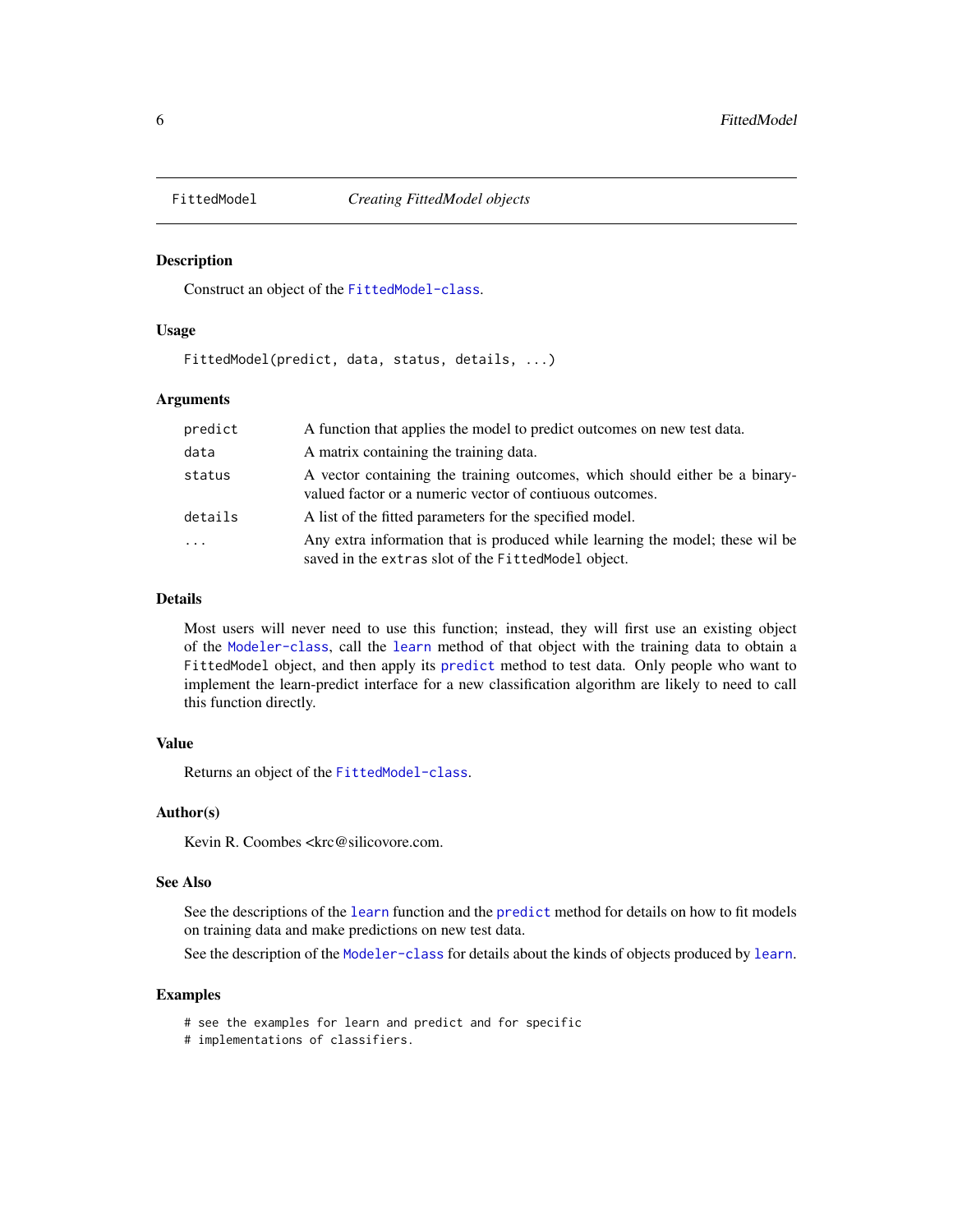#### <span id="page-6-1"></span><span id="page-6-0"></span>Description

Objects of this class represent parametrized statistical models (of the [Modeler-class](#page-31-1)) after they have been fit to a training data set. These objects can be used to [predict](#page-0-0) binary outcomes on new test data sets.

#### Objects from the Class

Objects can be created by calls to the constructor function, [FittedModel](#page-5-1). In practice, however, most FittedModel objects are created as the result of applying the [learn](#page-7-1) function to an object of the [Modeler-class](#page-31-1).

# **Slots**

- predictFunction: Object of class "function" that implemnts the ability to make predictions using the fitted model.
- trainData: Object of class "matrix" containing the trainng data set. Rowes are features and columns are samples.
- trainStatus: Object of class "vector". Should either be a numeric vector representing outcome or a factor with two levels, containing the classes of the training data set.
- details: Object of class "list" containing the fitted parameters for the specific model.
- extras: Object of class "list" containing any extra information (such as diagnostics) produced a a result of learning the model from the training data set.
- fsVector: Logical vector indicating which features should be retained (TRUE) of discared (FALSE) after performing featgure selection on the training data.

# Methods

predict signature(object = "FittedModel"): Predict the binary outcome on a new data set.

# Author(s)

Kevin R. Coombes <krcoombes@mdanderson.org>

#### See Also

See [Modeler-class](#page-31-1) and [learn](#page-7-1) for details on how to fit a model to data.

#### Examples

showClass("FittedModel")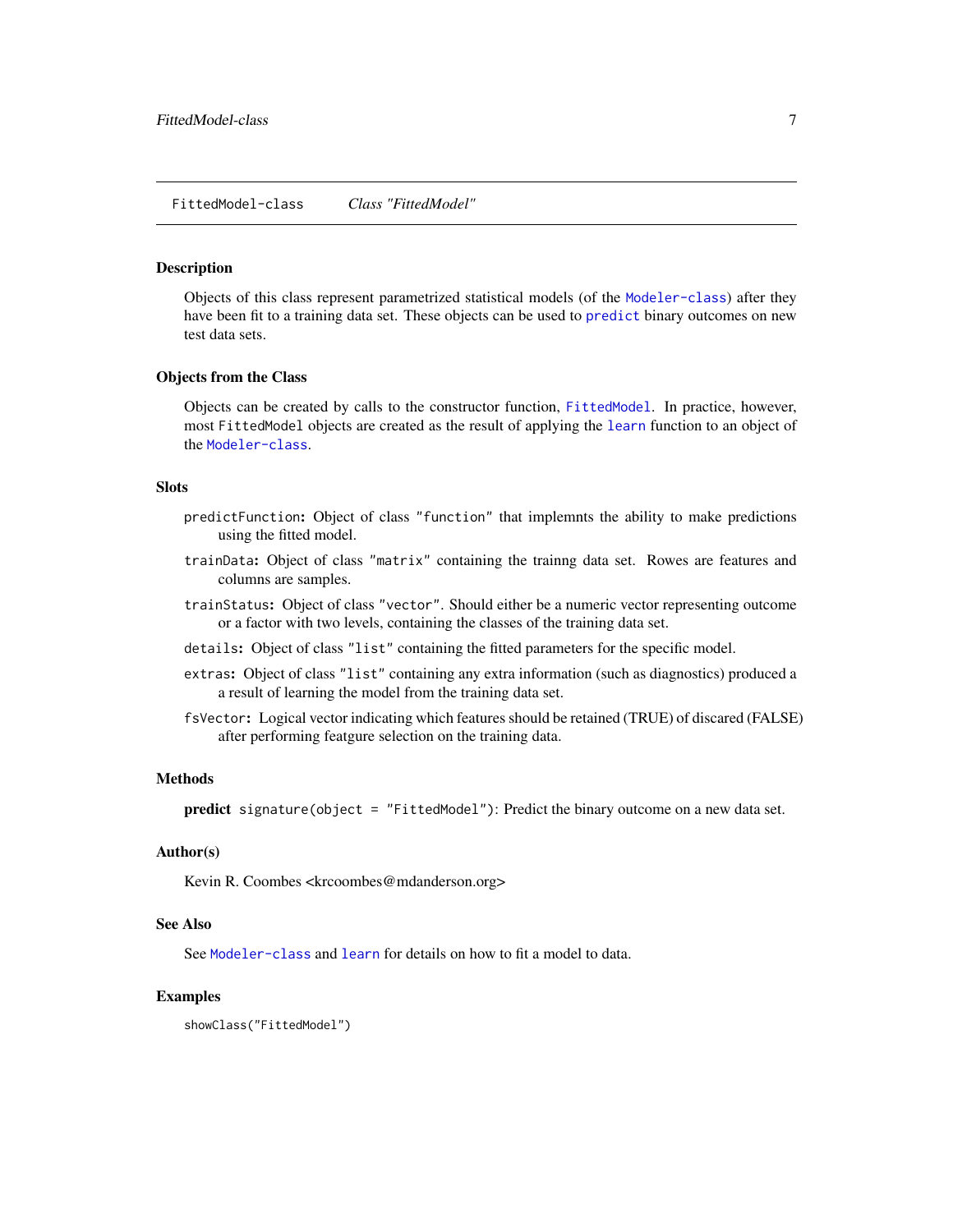<span id="page-7-1"></span><span id="page-7-0"></span>

# Description

The learn function provides an abstraction that can be used to fit a binary classification model to a training data set.

# Usage

learn(model, data, status, prune=keepAll)

# Arguments

| model  | An object of the Modeler-class                                                                                                                                             |
|--------|----------------------------------------------------------------------------------------------------------------------------------------------------------------------------|
| data   | A matrix containing the training data, with rows as features and columns as<br>samples to be classified.                                                                   |
| status | A factor, with two levels, containing the known classification of the training<br>data.                                                                                    |
| prune  | A "pruning" funciton; that is, a funciton that takes two arguments (a data matrix<br>and a class factor) and returns a logical vector indicating which features to retain. |

# Details

Objects of the [Modeler-class](#page-31-1) contain functions to learn models from training data to make predictions on new test data. These functions have to be prepared as pairs, since they have a shared opinion about how to record and use specific details about the parameters of the model. As a result, the learn function is implemented by:

```
learn <- function(model, data, status) {
 model@learn(data, status, model@params, model@predict)
}
```
# Value

An object of the [FittedModel-class](#page-6-1).

#### Author(s)

Kevin R. Coombes <krc@silicovore.com>

# See Also

See [predict](#page-0-0) for how to make predictions on new test data from an object of the [FittedModel-class](#page-6-1).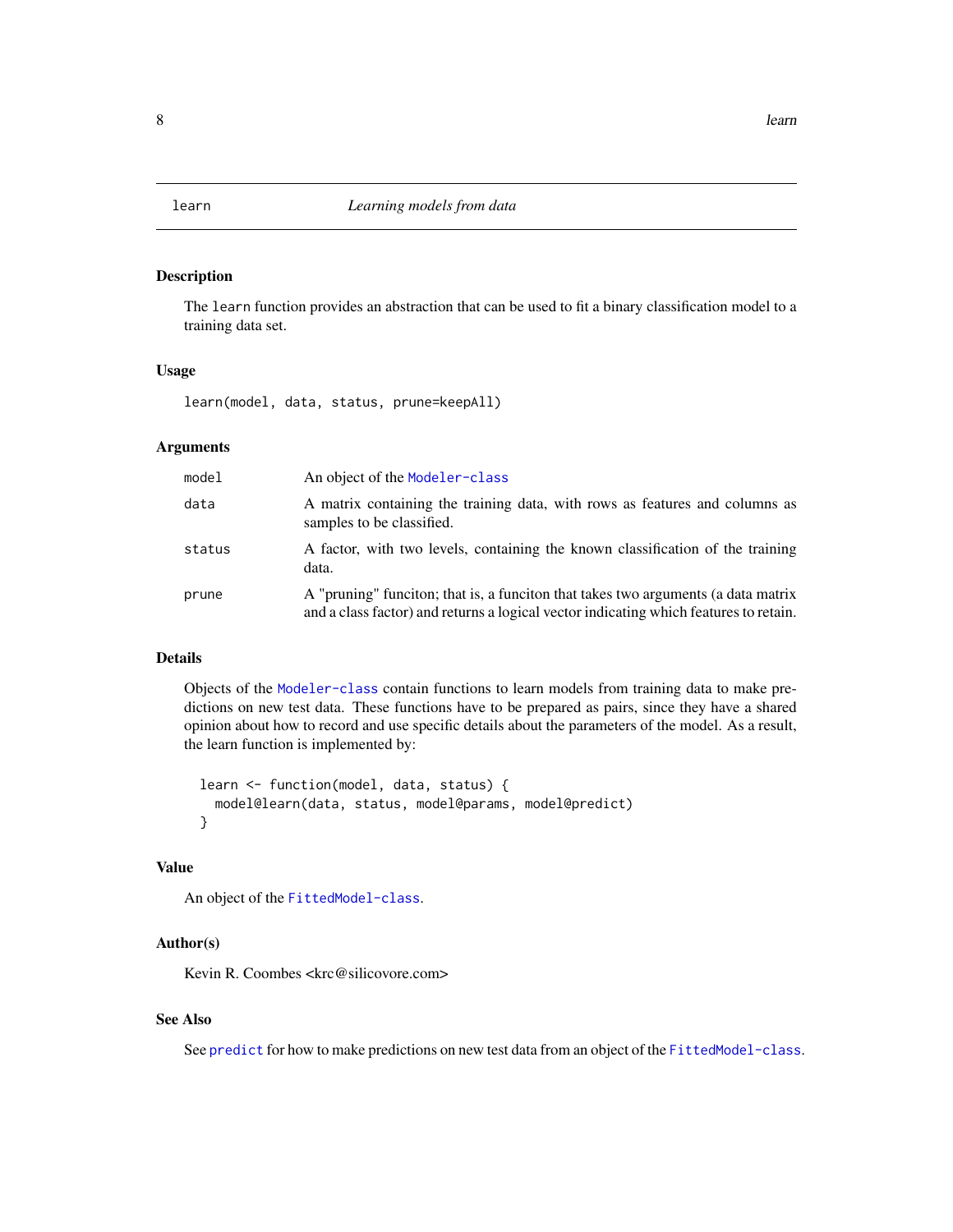#### <span id="page-8-0"></span>learnCCP 99

# Examples

```
# set up a generic RPART model
rpart.mod <- Modeler(learnRPART, predictRPART, minsplit=2, minbucket=1)
# simulate fake data
data <- matrix(rnorm(100*20), ncol=20)
status <- factor(rep(c("A", "B"), each=10))
# learn the specific RPART model
fm <- learn(rpart.mod, data, status)
# show the predicted results from the model on the trianing data
predict(fm)
# set up a nearest neighbor model
knn.mod <- Modeler(learnKNN, predictKNN, k=3)
# fit the 3NN model on the same data
fm3 <- learn(knn.mod, data, status)
# show its performance
predict(fm3)
```
learnCCP *Fit models and make predictions with a PCA-LR classifier*

# Description

These functions are used to apply the generic modeling mechanism to a classifier that combines principal component analysis (PCA) with logistic regression (LR).

# Usage

```
learnCCP(data, status, params, pfun)
predictCCP(newdata, details, status, ...)
```
# Arguments

| data     | The data matrix, with rows as features ("genes") and columns as the samples to<br>be classified.                        |
|----------|-------------------------------------------------------------------------------------------------------------------------|
| status   | A factor, with two levels, classifying the samples. The length must equal the<br>number of data columns.                |
| params   | A list of additional parameters used by the classifier; see Details.                                                    |
| pfun     | The function used to make predictions on new data, using the trained classifier.<br>Should always be set to predictCCP. |
| newdata  | Another data matrix, with the same number of rows as data.                                                              |
| details  | A list of additional parameters describing details about the particular classifier;<br>see Details.                     |
| $\cdots$ | Optional extra parameters required by the generic "predict" method.                                                     |
|          |                                                                                                                         |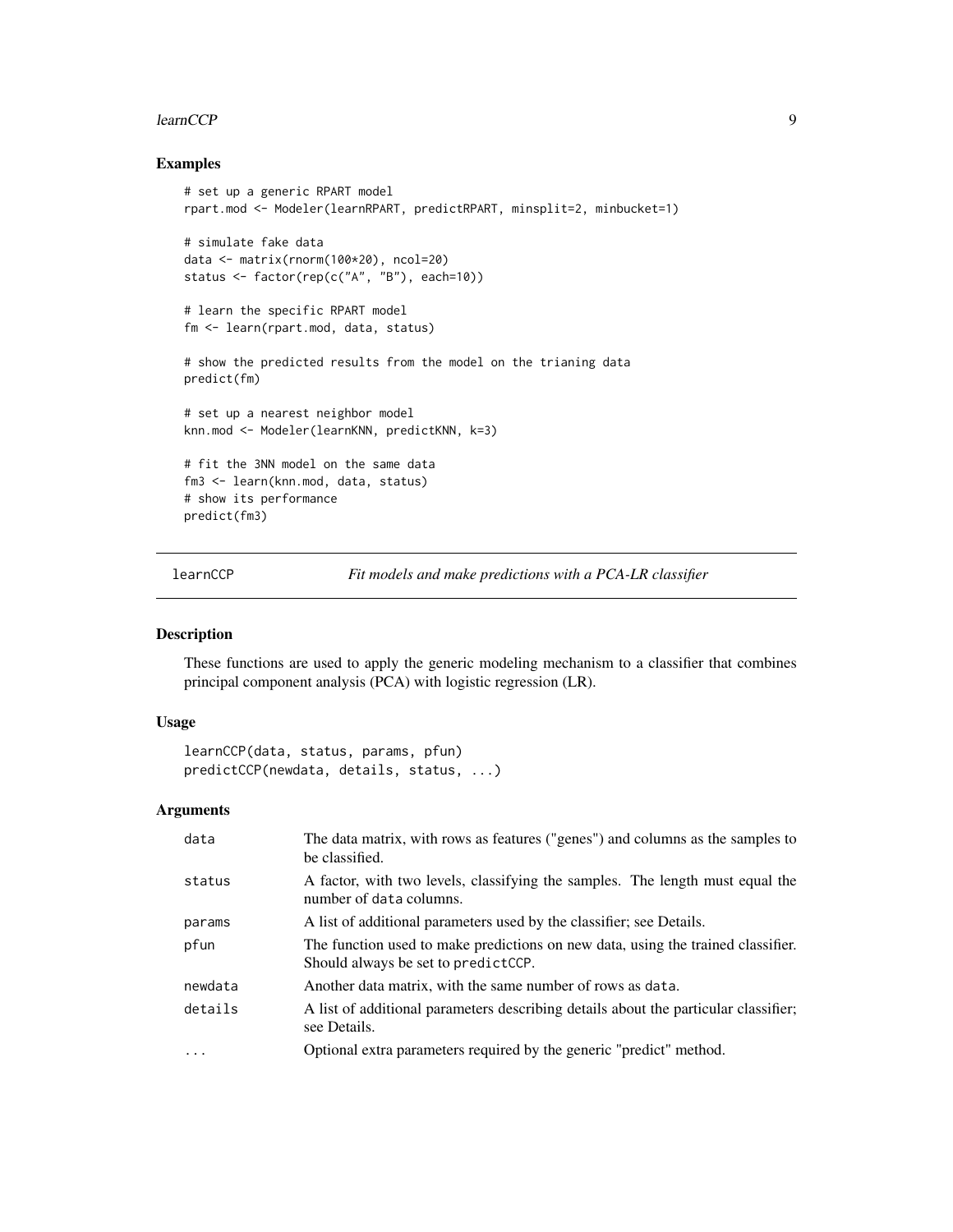# <span id="page-9-0"></span>Details

The input arguments to both learnCCP and predictCCP are dictated by the requirements of the general train-and-test mechanism provided by the [Modeler-class](#page-31-1).

The CCP classifier is similar in spirit to the "supervised principal components" method implemented in the superpc package. We start by performing univariate two-sample t-tests to identify features that are differentially expressed between two groups of training samples. We then set a cutoff to select features using a bound (alpha) on the false discovery rate (FDR). If the number of selected features is smaller than a prespecified goal (minNgenes), then we increase the FDR until we get the desired number of features. Next, we perform PCA on the selected features from the trqining data. we retain enough principal components (PCs) to explain a prespecified fraction of the variance (perVar). We then fit a logistic regression model using these PCs to predict the binary class of the training data. In order to use this model to make binary predictions, you must specify a prior probability that a sample belongs to the first of the two groups (where the ordering is determined by the levels of the classification factor, status).

In order to fit the model to data, the params argument to the learnCCP function should be a list containing components named alpha, minNgenes, perVar, and prior. It may also contain a logical value called verbose, which controls the amount of information that is output as the algorithm runs.

The result of fitting the model using learnCCP is a member of the [FittedModel-class](#page-6-1). In additon to storing the prediction function (pfun) and the training data and status, the FittedModel stores those details about the model that are required in order to make predictions of the outcome on new data. In this acse, the details are: the prior probability, the set of selected features (sel, a logical vector), the principal component decomposition (spca, an object of the [SamplePCA](#page-0-0) class), the logistic regression model (mmod, of class [glm](#page-0-0)), the number of PCs used (nCompUsed) as well as the number of components available (nCompAvail) and the number of gene-features selected (nGenesSelecets). The details object is appropriate for sending as the second argument to the predictCCP function in order to make predictions with the model on new data. Note that the status vector here is the one used for the *training* data, since the prediction function only uses the *levels* of this factor to make sure that the direction of the predicitons is interpreted correctly.

# Value

The learnCCP function returns an object of the [FittedModel-class](#page-6-1), representing a CCP classifier that has been fitted on a training data set.

The predictCCP function returns a factor containing the predictions of the model when applied to the new data set.

# Author(s)

Kevin R. Coombes <krc@silicovore.com>

# See Also

See [Modeler-class](#page-31-1) and [Modeler](#page-29-1) for details about how to train and test models. See [FittedModel-class](#page-6-1) and [FittedModel](#page-5-1) for details about the structure of the object returned by learnCCP.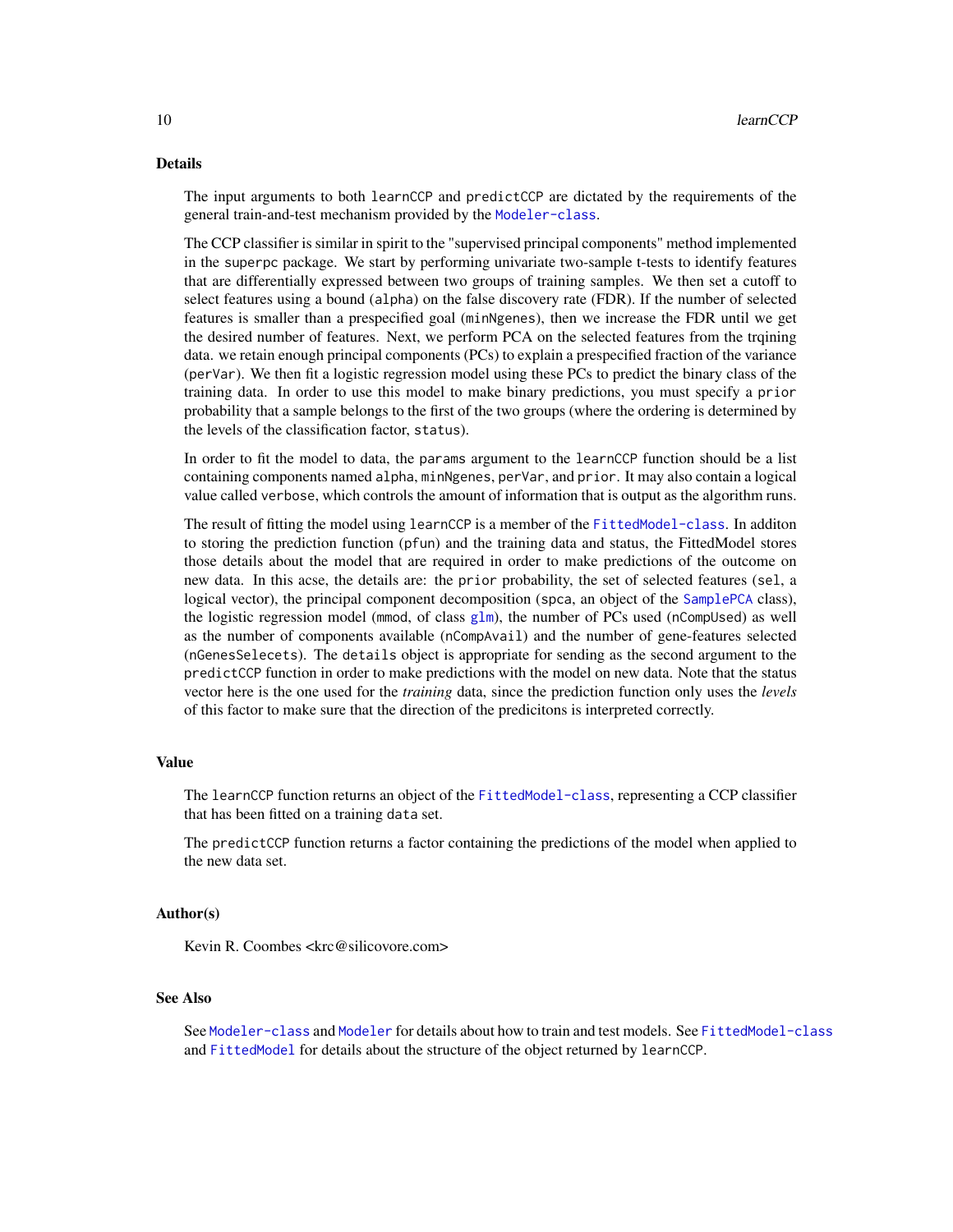#### <span id="page-10-0"></span>learn KNN  $11$

# Examples

```
# simulate some data
data <- matrix(rnorm(100*20), ncol=20)
status <- factor(rep(c("A", "B"), each=10))
# set up the parameter list
ccp.params <- list(minNgenes=10, alpha=0.10, perVar=0.80, prior=0.5)
# learn the model
fm <- learnCCP(data, status, ccp.params, predictCCP)
# Make predictions on some new simulated data
newdata <- matrix(rnorm(100*30), ncol=30)
predictCCP(newdata, fm@details, status)
```
learnKNN *Fit models and make predictions with a KNN classifier*

# Description

These functions are used to apply the generic train-and-test mechanism to a K-nearest neighbors (KNN) classifier.

# Usage

learnKNN(data, status, params, pfun) predictKNN(newdata, details, status, ...)

# Arguments

| data     | The data matrix, with rows as features and columns as the samples to be classi-<br>fied.                 |
|----------|----------------------------------------------------------------------------------------------------------|
| status   | A factor, with two levels, classifying the samples. The length must equal the<br>number of data columns. |
| params   | A list of additional parameters used by the classifier; see Details.                                     |
| pfun     | The function used to make predictions on new data, using the trained classifier.                         |
| newdata  | Another data matrix, with the same number of rows as data.                                               |
| details  | A list of additional parameters describing details about the particular classifier;<br>see Details.      |
| $\cdots$ | Optional extra parameters required by the generic "predict" method.                                      |

#### Details

The input arguments to both learnKNN and predictKNN are dictated by the requirements of the general train-and-test mechanism provided by the [Modeler-class](#page-31-1).

The implementation uses the [knn](#page-0-0) method from the [class](#page-0-0) package. The params argument to learnKNN must be alist that at least includes the component k that specifies the number of neighbors used.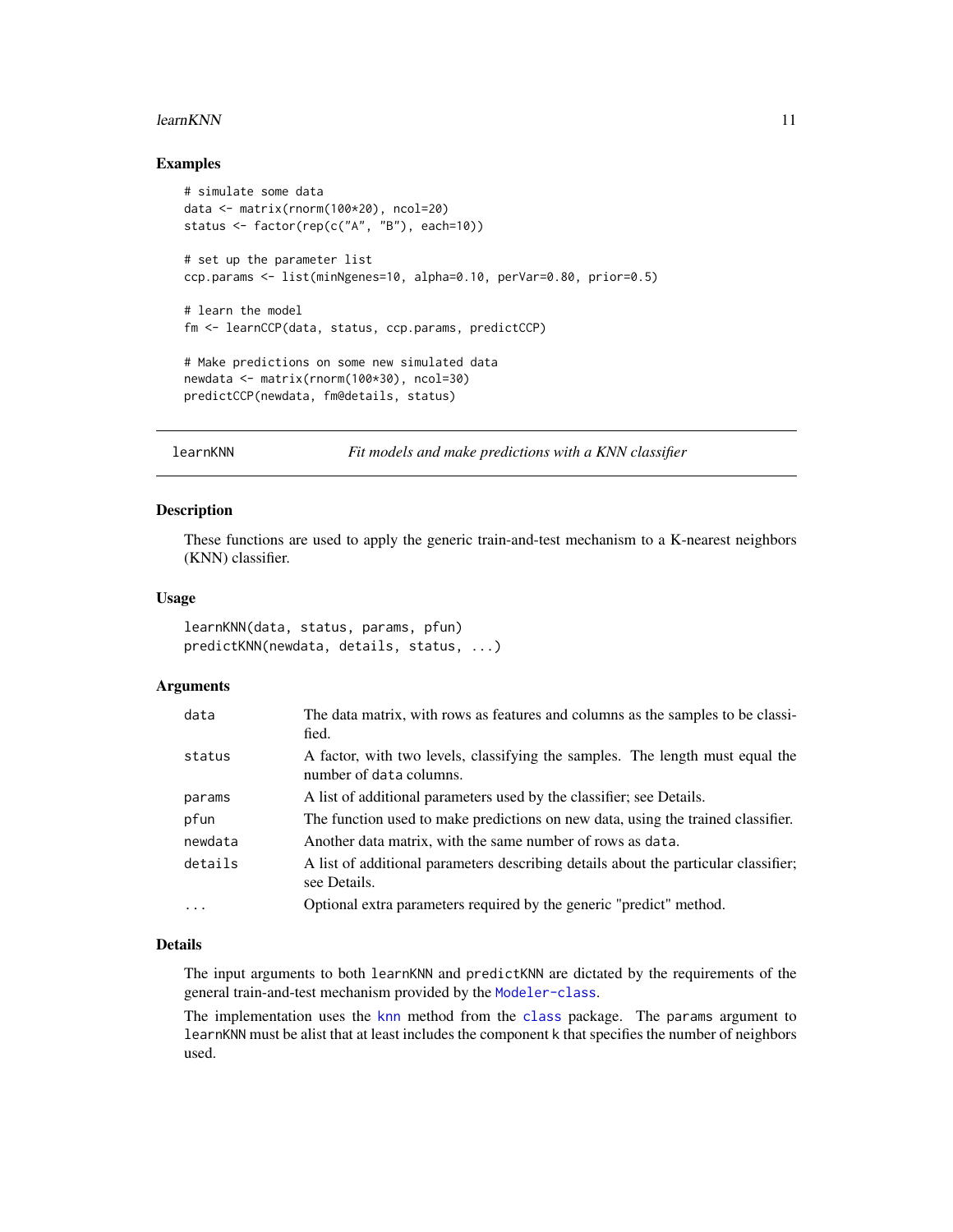<span id="page-11-0"></span>The learnKNN function returns an object of the [FittedModel-class](#page-6-1), logically representing a KNN classifier that has been fitted on a training data set.

The predictKNN function returns a factor containing the predictions of the model when applied to the new data set.

# Author(s)

Kevin R. Coombes <krc@silicovore.com>

# References

Ripley, B. D. (1996) *Pattern Recognition and Neural Networks*. Cambridge. Venables, W. N. and Ripley, B. D. (2002) *Modern Applied Statistics with S*. Fourth edition. Springer.

# See Also

See [Modeler-class](#page-31-1) and [Modeler](#page-29-1) for details about how to train and test models. See [FittedModel-class](#page-6-1) and [FittedModel](#page-5-1) for details about the structure of the object returned by learnPCALR.

# Examples

```
# simulate some data
data <- matrix(rnorm(100*20), ncol=20)
status <- factor(rep(c("A", "B"), each=10))
# set up the parameter list
knn.params <- list(k=5)
# learn the model
fm <- learnKNN(data, status, knn.params, predictKNN)
# Make predictions on some new simulated data
newdata <- matrix(rnorm(100*30), ncol=30)
predictKNN(newdata, fm@details, status)
```
learnLR *Fit models and make predictions with a logistic regression classifier*

# **Description**

These functions are used to apply the generic train-and-test mechanism to a logistic regression (LR) classifier.

```
learnLR(data, status, params, pfun)
predictLR(newdata, details, status, type ="response", ...)
```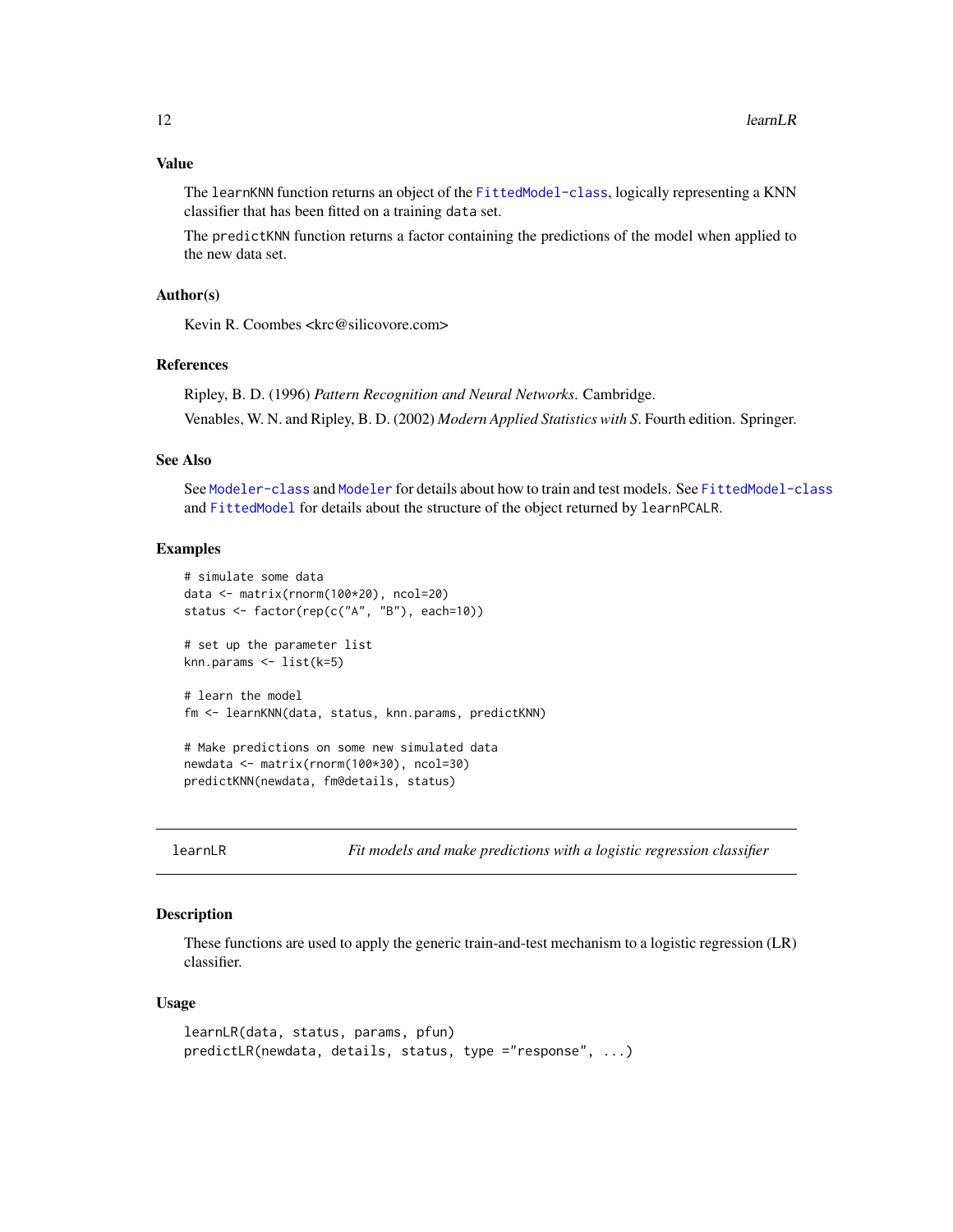#### <span id="page-12-0"></span> $l$ earn $LR$  13

# Arguments

| data     | The data matrix, with rows as features ("genes") and columns as the samples to<br>be classified.                       |
|----------|------------------------------------------------------------------------------------------------------------------------|
| status   | A factor, with two levels, classifying the samples. The length must equal the<br>number of data columns.               |
| params   | A list of additional parameters used by the classifier; see Details.                                                   |
| pfun     | The function used to make predictions on new data, using the trained classifier.<br>Should always be set to predictLR. |
| newdata  | Another data matrix, with the same number of rows as data.                                                             |
| details  | A list of additional parameters describing details about the particular classifier;<br>see Details.                    |
| type     | A character string indicating the type of prediciton to make.                                                          |
| $\cdots$ | Optional extra parameters required by the generic "predict" method.                                                    |

# Details

The input arguments to both learnLR and predictLR are dictated by the requirements of the general train-and-test mechanism provided by the [Modeler-class](#page-31-1).

The LR classifier is similar in spirit to the "supervised principal components" method implemented in the superpc package. We start by performing univariate two-sample t-tests to identify features that are differentially expressed between two groups of training samples. We then set a cutoff to select features using a bound (alpha) on the false discovery rate (FDR). If the number of selected features is smaller than a prespecified goal (minNgenes), then we increase the FDR until we get the desired number of features. Next, we perform PCA on the selected features from the trqining data. we retain enough principal components (PCs) to explain a prespecified fraction of the variance (perVar). We then fit a logistic regression model using these PCs to predict the binary class of the training data. In order to use this model to make binary predictions, you must specify a prior probability that a sample belongs to the first of the two groups (where the ordering is determined by the levels of the classification factor, status).

In order to fit the model to data, the params argument to the learnLR function should be a list containing components named alpha, minNgenes, perVar, and prior. It may also contain a logical value called verbose, which controls the amount of information that is output as the algorithm runs.

The result of fitting the model using learnLR is a member of the [FittedModel-class](#page-6-1). In additon to storing the prediction function (pfun) and the training data and status, the FittedModel stores those details about the model that are required in order to make predictions of the outcome on new data. In this acse, the details are: the prior probability, the set of selected features (sel, a logical vector), the principal component decomposition (spca, an object of the [SamplePCA](#page-0-0) class), the logistic regression model (mmod, of class  $g1m$ ), the number of PCs used (nCompUsed) as well as the number of components available (nCompAvail) and the number of gene-features selected (nGenesSelecets). The details object is appropriate for sending as the second argument to the predictLR function in order to make predictions with the model on new data. Note that the status vector here is the one used for the *training* data, since the prediction function only uses the *levels* of this factor to make sure that the direction of the predicitons is interpreted correctly.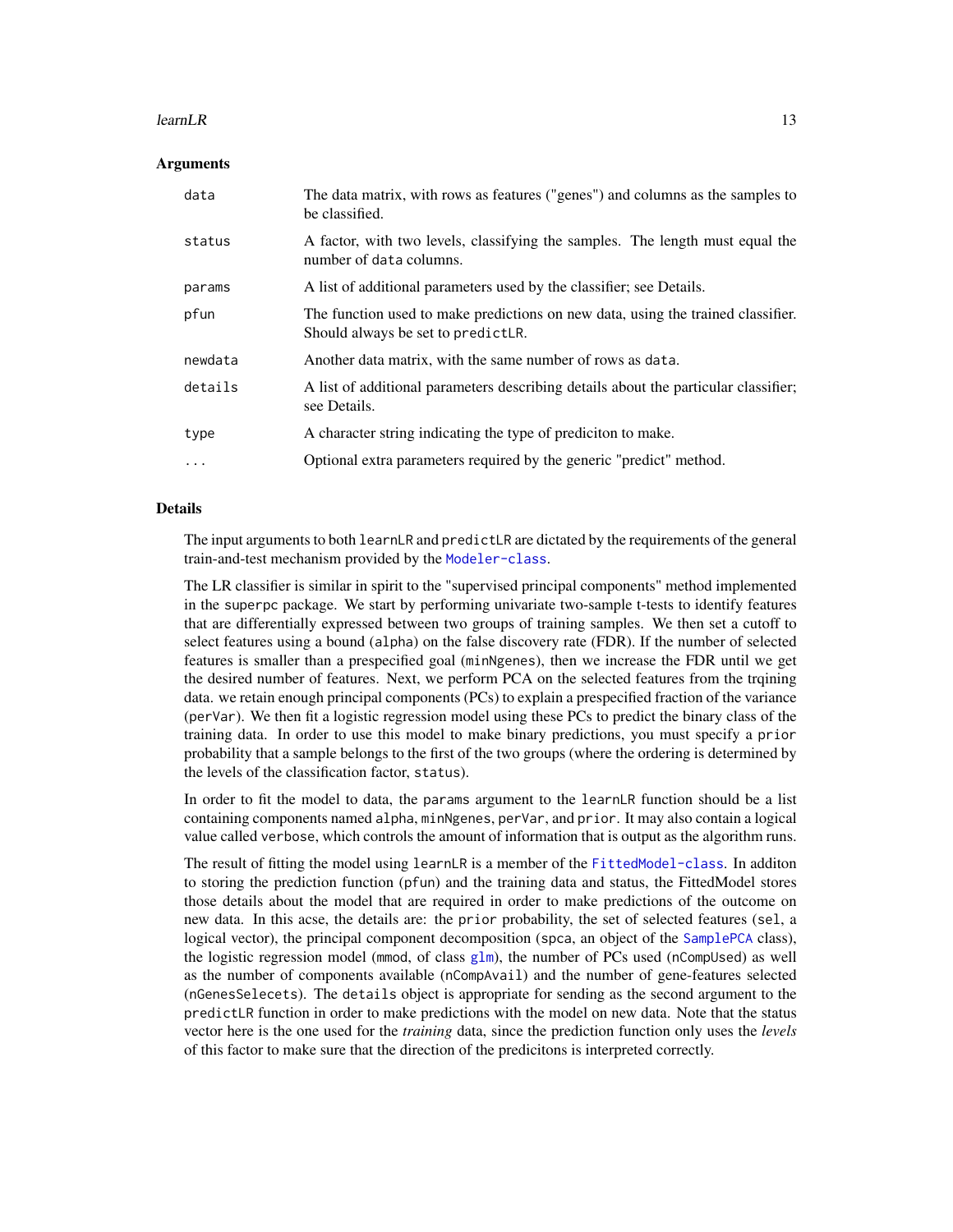# <span id="page-13-0"></span>Value

The learnLR function returns an object of the [FittedModel-class](#page-6-1), representing a LR classifier that has been fitted on a training data set.

The predictLR function returns a factor containing the predictions of the model when applied to the new data set.

# Author(s)

Kevin R. Coombes <krc@silicovore.com>

# See Also

See [Modeler-class](#page-31-1) and [Modeler](#page-29-1) for details about how to train and test models. See [FittedModel-class](#page-6-1) and [FittedModel](#page-5-1) for details about the structure of the object returned by learnLR.

# Examples

```
## Not run:
# simulate some data
data <- matrix(rnorm(100*20), ncol=20)
status <- factor(rep(c("A", "B"), each=10))
# set up the parameter list
lr.params <- list(minNgenes=10, alpha=0.10, perVar=0.80, prior=0.5)
# learn the model -- this is slow
fm <- learnLR(data, status, lr.params, predictLR)
# Make predictions on some new simulated data
newdata <- matrix(rnorm(100*30), ncol=30)
predictLR(newdata, fm@details, status)
## End(Not run)
```
learnNNET *Fit models and make predictions with a PCA-LR classifier*

#### Description

These functions are used to apply the generic train-and-test mechanism to a classifier that combines principal component analysis (PCA) with logistic regression (LR).

```
learnNNET(data, status, params, pfun)
predictNNET(newdata, details, status, ...)
```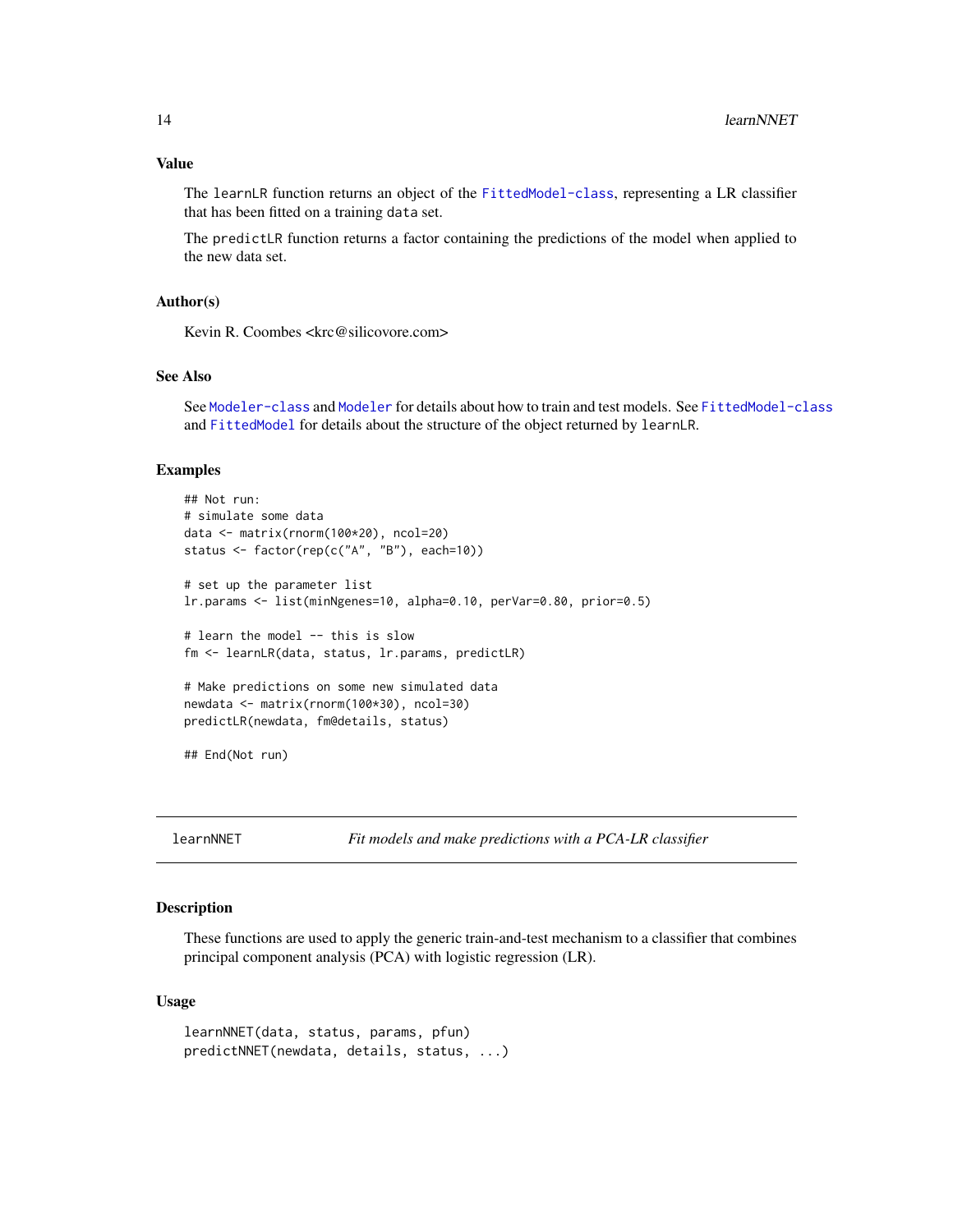#### <span id="page-14-0"></span>learnNNET 15

#### Arguments

| data     | The data matrix, with rows as features ("genes") and columns as the samples to<br>be classified.                          |
|----------|---------------------------------------------------------------------------------------------------------------------------|
| status   | A factor, with two levels, classifying the samples. The length must equal the<br>number of data columns.                  |
| params   | A list of additional parameters used by the classifier; see Details.                                                      |
| pfun     | The function used to make predictions on new data, using the trained classifier.<br>Should always be set to predict NNET. |
| newdata  | Another data matrix, with the same number of rows as data.                                                                |
| details  | A list of additional parameters describing details about the particular classifier;<br>see Details.                       |
| $\cdots$ | Optional extra parameters required by the generic "predict" method.                                                       |

# Details

The input arguments to both learnNNET and predictNNET are dictated by the requirements of the general train-and-test mechanism provided by the [Modeler-class](#page-31-1).

The NNET classifier is similar in spirit to the "supervised principal components" method implemented in the superpc package. We start by performing univariate two-sample t-tests to identify features that are differentially expressed between two groups of training samples. We then set a cutoff to select features using a bound (alpha) on the false discovery rate (FDR). If the number of selected features is smaller than a prespecified goal (minNgenes), then we increase the FDR until we get the desired number of features. Next, we perform PCA on the selected features from the trqining data. we retain enough principal components (PCs) to explain a prespecified fraction of the variance (perVar). We then fit a logistic regression model using these PCs to predict the binary class of the training data. In order to use this model to make binary predictions, you must specify a prior probability that a sample belongs to the first of the two groups (where the ordering is determined by the levels of the classification factor, status).

In order to fit the model to data, the params argument to the learnNNET function should be a list containing components named alpha, minNgenes, perVar, and prior. It may also contain a logical value called verbose, which controls the amount of information that is output as the algorithm runs.

The result of fitting the model using learnNNET is a member of the [FittedModel-class](#page-6-1). In additon to storing the prediction function (pfun) and the training data and status, the FittedModel stores those details about the model that are required in order to make predictions of the outcome on new data. In this acse, the details are: the prior probability, the set of selected features (sel, a logical vector), the principal component decomposition (spca, an object of the [SamplePCA](#page-0-0) class), the logistic regression model (mmod, of class  $g1m$ ), the number of PCs used (nCompUsed) as well as the number of components available (nCompAvail) and the number of gene-features selected (nGenesSelecets). The details object is appropriate for sending as the second argument to the predictNNET function in order to make predictions with the model on new data. Note that the status vector here is the one used for the *training* data, since the prediction function only uses the *levels* of this factor to make sure that the direction of the predicitons is interpreted correctly.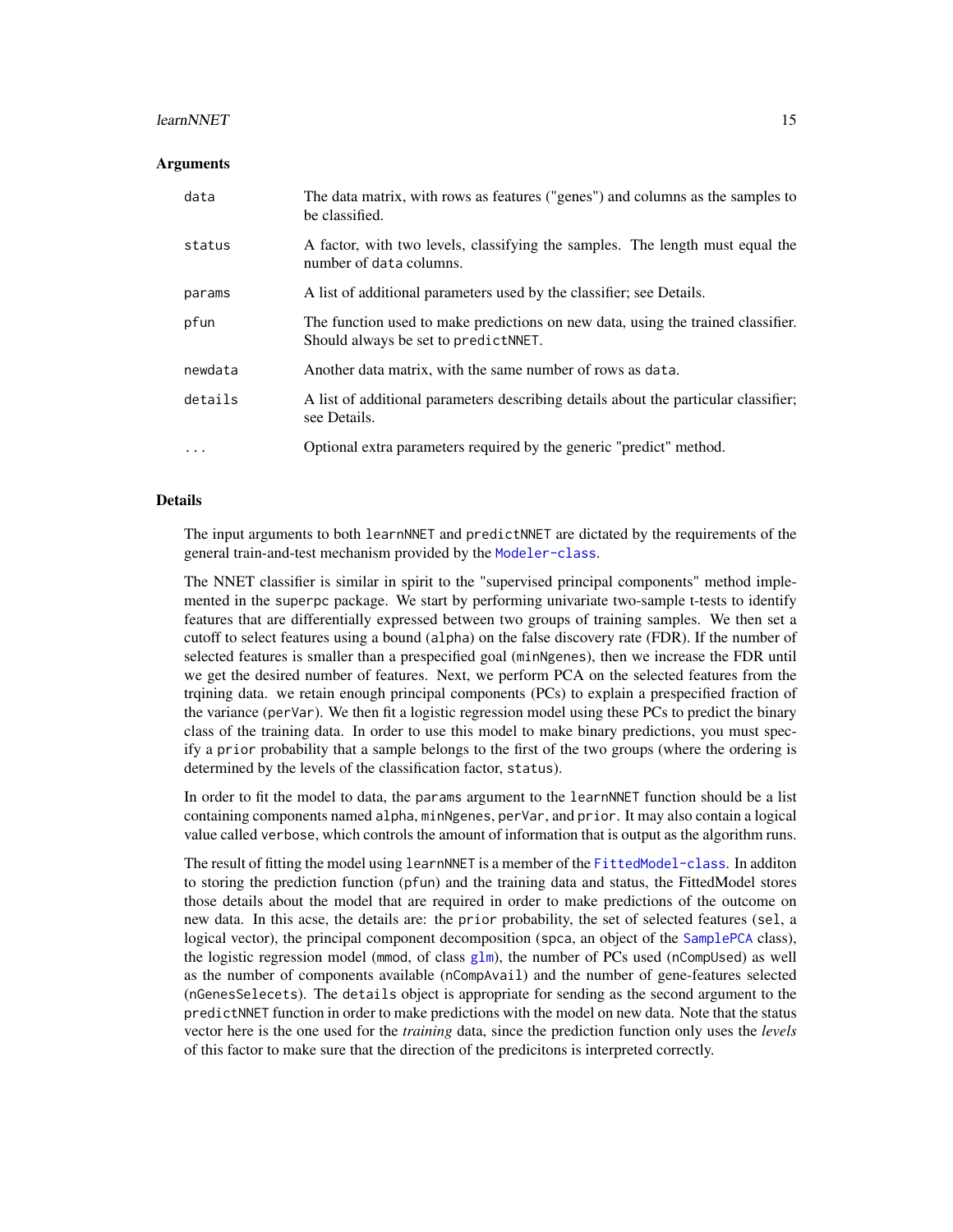<span id="page-15-0"></span>The learnNNET function returns an object of the [FittedModel-class](#page-6-1), representing a NNET classifier that has been fitted on a training data set.

The predictNNET function returns a factor containing the predictions of the model when applied to the new data set.

# Author(s)

Kevin R. Coombes <krc@silicovore.com>

# See Also

See [Modeler-class](#page-31-1) and [Modeler](#page-29-1) for details about how to train and test models. See [FittedModel-class](#page-6-1) and [FittedModel](#page-5-1) for details about the structure of the object returned by learnNNET.

#### Examples

```
# simulate some data
data <- matrix(rnorm(100*20), ncol=20)
status <- factor(rep(c("A", "B"), each=10))
# set up the parameter list
nnet.params <- list()
# learn the model
#fm <- learnNNET(data, status, nnet.params, predictNNET)
# Make predictions on some new simulated data
#newdata <- matrix(rnorm(100*30), ncol=30)
#predictNNET(newdata, fm@details, status)
```
learnNNET2 *Fit models and make predictions with a multi-level neural network classifier*

# Description

These functions are used to apply the generic train-and-test mechanism to a classifier usinfg neural networks.

```
learnNNET2(data, status, params, pfun)
predictNNET2(newdata, details, status, ...)
```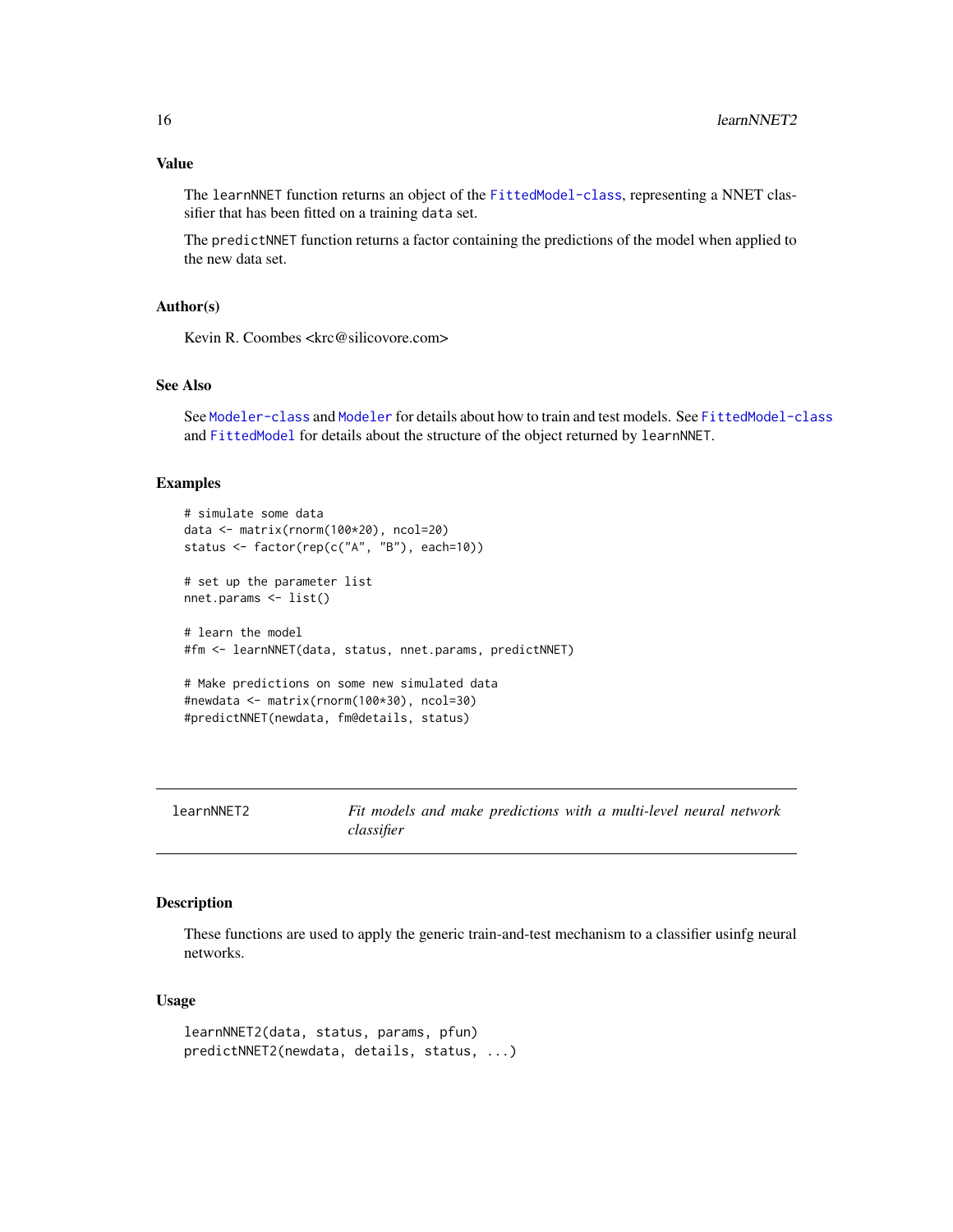#### <span id="page-16-0"></span>learnNNET2 17

#### **Arguments**

| data     | The data matrix, with rows as features ("genes") and columns as the samples to<br>be classified.                           |
|----------|----------------------------------------------------------------------------------------------------------------------------|
| status   | A factor, with two levels, classifying the samples. The length must equal the<br>number of data columns.                   |
| params   | A list of additional parameters used by the classifier; see Details.                                                       |
| pfun     | The function used to make predictions on new data, using the trained classifier.<br>Should always be set to predict NNET2. |
| newdata  | Another data matrix, with the same number of rows as data.                                                                 |
| details  | A list of additional parameters describing details about the particular classifier;<br>see Details.                        |
| $\cdots$ | Optional extra parameters required by the generic "predict" method.                                                        |

# Details

The input arguments to both learnNNET2 and predictNNET2 are dictated by the requirements of the general train-and-test mechanism provided by the [Modeler-class](#page-31-1).

The NNET2 classifier is similar in spirit to the "supervised principal components" method implemented in the superpc package. We start by performing univariate two-sample t-tests to identify features that are differentially expressed between two groups of training samples. We then set a cutoff to select features using a bound (alpha) on the false discovery rate (FDR). If the number of selected features is smaller than a prespecified goal (minNgenes), then we increase the FDR until we get the desired number of features. Next, we perform PCA on the selected features from the trqining data. we retain enough principal components (PCs) to explain a prespecified fraction of the variance (perVar). We then fit a logistic regression model using these PCs to predict the binary class of the training data. In order to use this model to make binary predictions, you must specify a prior probability that a sample belongs to the first of the two groups (where the ordering is determined by the levels of the classification factor, status).

In order to fit the model to data, the params argument to the learnNNET2 function should be a list containing components named alpha, minNgenes, perVar, and prior. It may also contain a logical value called verbose, which controls the amount of information that is output as the algorithm runs.

The result of fitting the model using learnNNET2 is a member of the [FittedModel-class](#page-6-1). In additon to storing the prediction function (pfun) and the training data and status, the FittedModel stores those details about the model that are required in order to make predictions of the outcome on new data. In this acse, the details are: the prior probability, the set of selected features (sel, a logical vector), the principal component decomposition (spca, an object of the [SamplePCA](#page-0-0) class), the logistic regression model (mmod, of class  $g1m$ ), the number of PCs used (nCompUsed) as well as the number of components available (nCompAvail) and the number of gene-features selected (nGenesSelecets). The details object is appropriate for sending as the second argument to the predictNNET2 function in order to make predictions with the model on new data. Note that the status vector here is the one used for the *training* data, since the prediction function only uses the *levels* of this factor to make sure that the direction of the predicitons is interpreted correctly.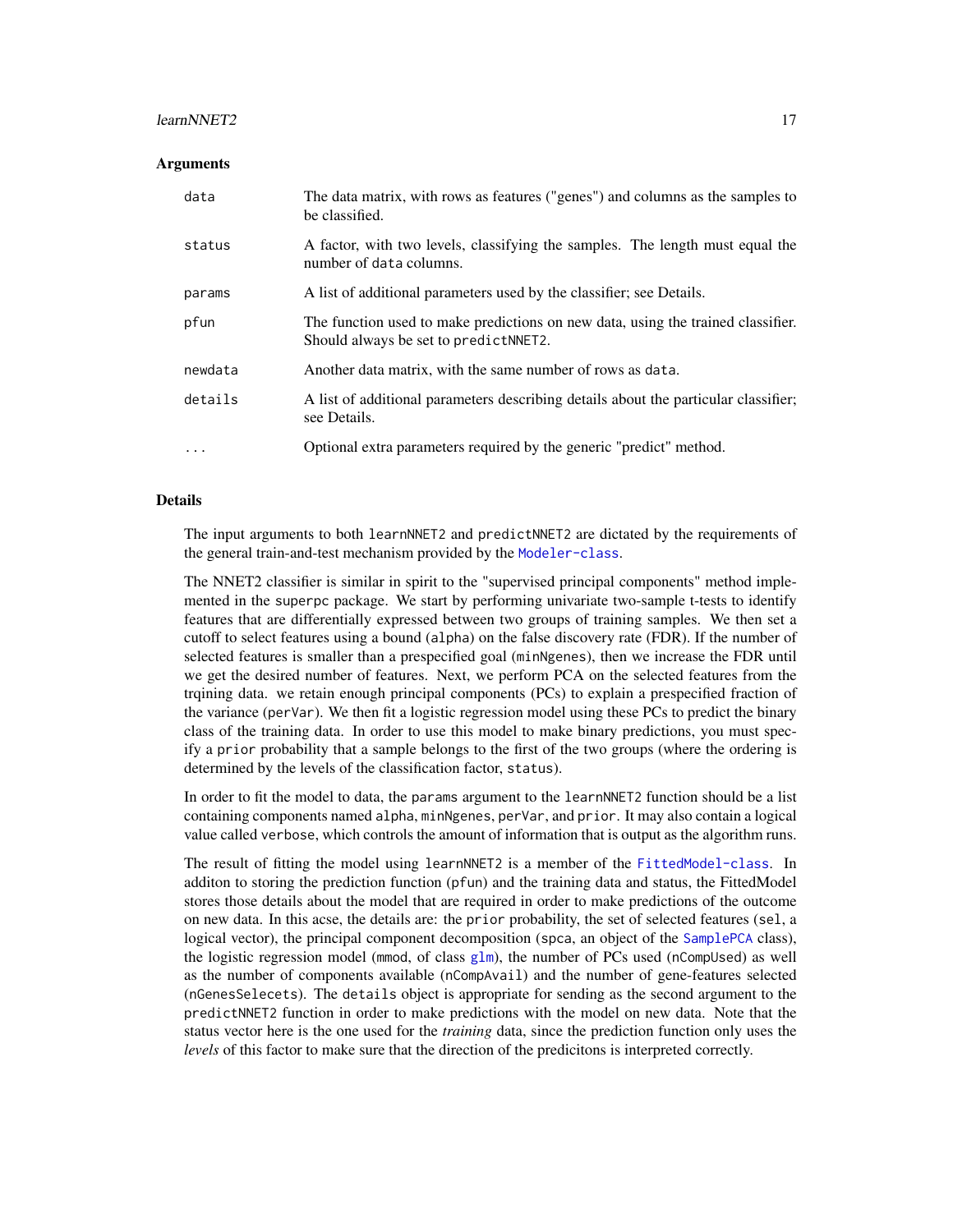<span id="page-17-0"></span>The learnNNET2 function returns an object of the [FittedModel-class](#page-6-1), representing a NNET2 classifier that has been fitted on a training data set.

The predictNNET2 function returns a factor containing the predictions of the model when applied to the new data set.

# Author(s)

Kevin R. Coombes <krc@silicovore.com>

# See Also

See [Modeler-class](#page-31-1) and [Modeler](#page-29-1) for details about how to train and test models. See [FittedModel-class](#page-6-1) and [FittedModel](#page-5-1) for details about the structure of the object returned by learnNNET2.

#### Examples

```
# simulate some data
data <- matrix(rnorm(100*20), ncol=20)
status <- factor(rep(c("A", "B"), each=10))
# set up the parameter list
nnet.params <- list()
# learn the model
#fm <- learnNNET2(data, status, nnet.params, predictNNET2)
# Make predictions on some new simulated data
#newdata <- matrix(rnorm(100*30), ncol=30)
#predictNNET2(newdata, fm@details, status)
```
learnPCALR *Fit models and make predictions with a PCA-LR classifier*

# Description

These functions are used to apply the generic train-and-test mechanism to a classifier that combines principal component analysis (PCA) with logistic regression (LR).

```
learnPCALR(data, status, params, pfun)
predictPCALR(newdata, details, status, ...)
```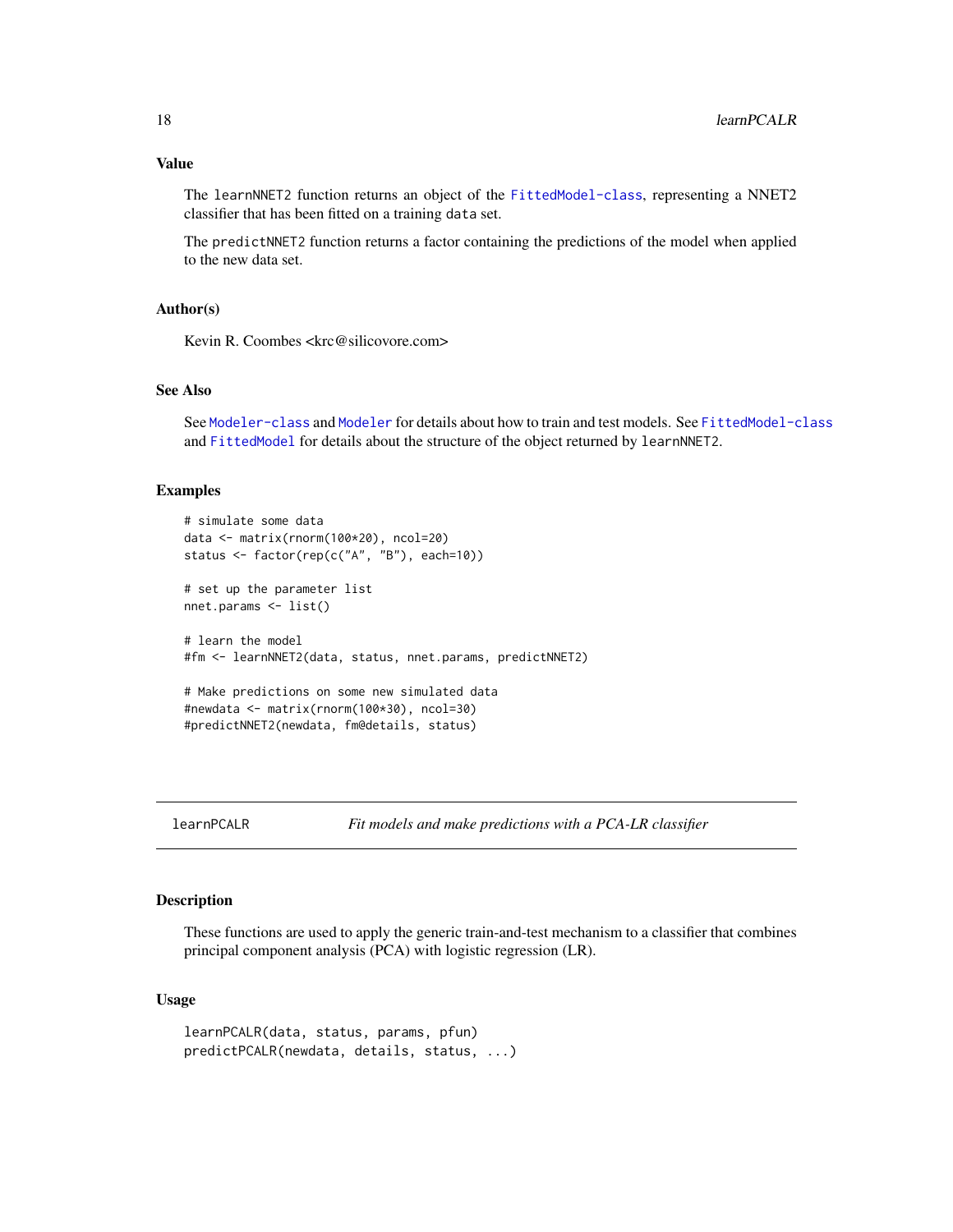#### <span id="page-18-0"></span>learnPCALR 19

#### **Arguments**

| data     | The data matrix, with rows as features ("genes") and columns as the samples to<br>be classified.                           |
|----------|----------------------------------------------------------------------------------------------------------------------------|
| status   | A factor, with two levels, classifying the samples. The length must equal the<br>number of data columns.                   |
| params   | A list of additional parameters used by the classifier; see Details.                                                       |
| pfun     | The function used to make predictions on new data, using the trained classifier.<br>Should always be set to predict PCALR. |
| newdata  | Another data matrix, with the same number of rows as data.                                                                 |
| details  | A list of additional parameters describing details about the particular classifier;<br>see Details.                        |
| $\cdots$ | Optional extra parameters required by the generic "predict" method.                                                        |

#### Details

The input arguments to both learnPCALR and predictPCALR are dictated by the requirements of the general train-and-test mechanism provided by the [Modeler-class](#page-31-1).

The PCALR classifier is similar in spirit to the "supervised principal components" method implemented in the superpc package. We start by performing univariate two-sample t-tests to identify features that are differentially expressed between two groups of training samples. We then set a cutoff to select features using a bound (alpha) on the false discovery rate (FDR). If the number of selected features is smaller than a prespecified goal (minNgenes), then we increase the FDR until we get the desired number of features. Next, we perform PCA on the selected features from the trqining data. we retain enough principal components (PCs) to explain a prespecified fraction of the variance (perVar). We then fit a logistic regression model using these PCs to predict the binary class of the training data. In order to use this model to make binary predictions, you must specify a prior probability that a sample belongs to the first of the two groups (where the ordering is determined by the levels of the classification factor, status).

In order to fit the model to data, the params argument to the learnPCALR function should be a list containing components named alpha, minNgenes, perVar, and prior. It may also contain a logical value called verbose, which controls the amount of information that is output as the algorithm runs.

The result of fitting the model using learnPCALR is a member of the [FittedModel-class](#page-6-1). In additon to storing the prediction function (pfun) and the training data and status, the FittedModel stores those details about the model that are required in order to make predictions of the outcome on new data. In this acse, the details are: the prior probability, the set of selected features (sel, a logical vector), the principal component decomposition (spca, an object of the [SamplePCA](#page-0-0) class), the logistic regression model (mmod, of class  $g1m$ ), the number of PCs used (nCompUsed) as well as the number of components available (nCompAvail) and the number of gene-features selected (nGenesSelecets). The details object is appropriate for sending as the second argument to the predictPCALR function in order to make predictions with the model on new data. Note that the status vector here is the one used for the *training* data, since the prediction function only uses the *levels* of this factor to make sure that the direction of the predicitons is interpreted correctly.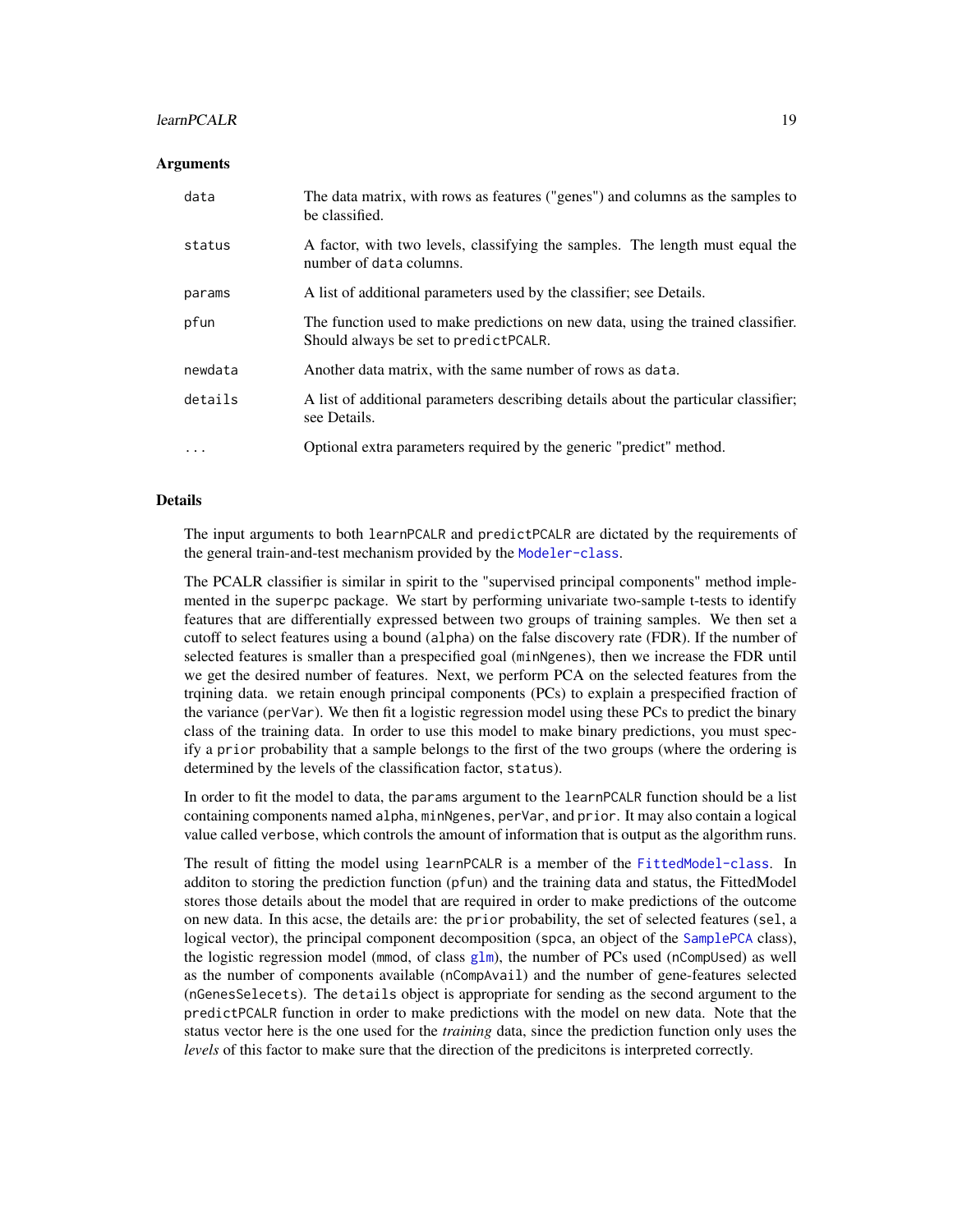# <span id="page-19-0"></span>Value

The learnPCALR function returns an object of the [FittedModel-class](#page-6-1), representing a PCALR classifier that has been fitted on a training data set.

The predictPCALR function returns a factor containing the predictions of the model when applied to the new data set.

# Author(s)

Kevin R. Coombes <krc@silicovore.com>

# See Also

See [Modeler-class](#page-31-1) and [Modeler](#page-29-1) for details about how to train and test models. See [FittedModel-class](#page-6-1) and [FittedModel](#page-5-1) for details about the structure of the object returned by learnPCALR.

#### Examples

```
# simulate some data
data <- matrix(rnorm(100*20), ncol=20)
status <- factor(rep(c("A", "B"), each=10))
# set up the parameter list
pcalr.params <- list(minNgenes=10, alpha=0.10, perVar=0.80, prior=0.5)
# learn the model
fm <- learnPCALR(data, status, pcalr.params, predictPCALR)
# Make predictions on some new simulated data
newdata <- matrix(rnorm(100*30), ncol=30)
predictPCALR(newdata, fm@details, status)
```
learnRF *Fit models and make predictions with a PCA-LR classifier*

# Description

These functions are used to apply the generic train-and-test mechanism to a classifier that combines principal component analysis (PCA) with logistic regression (LR).

```
learnRF(data, status, params, pfun)
predictRF(newdata, details, status, ...)
```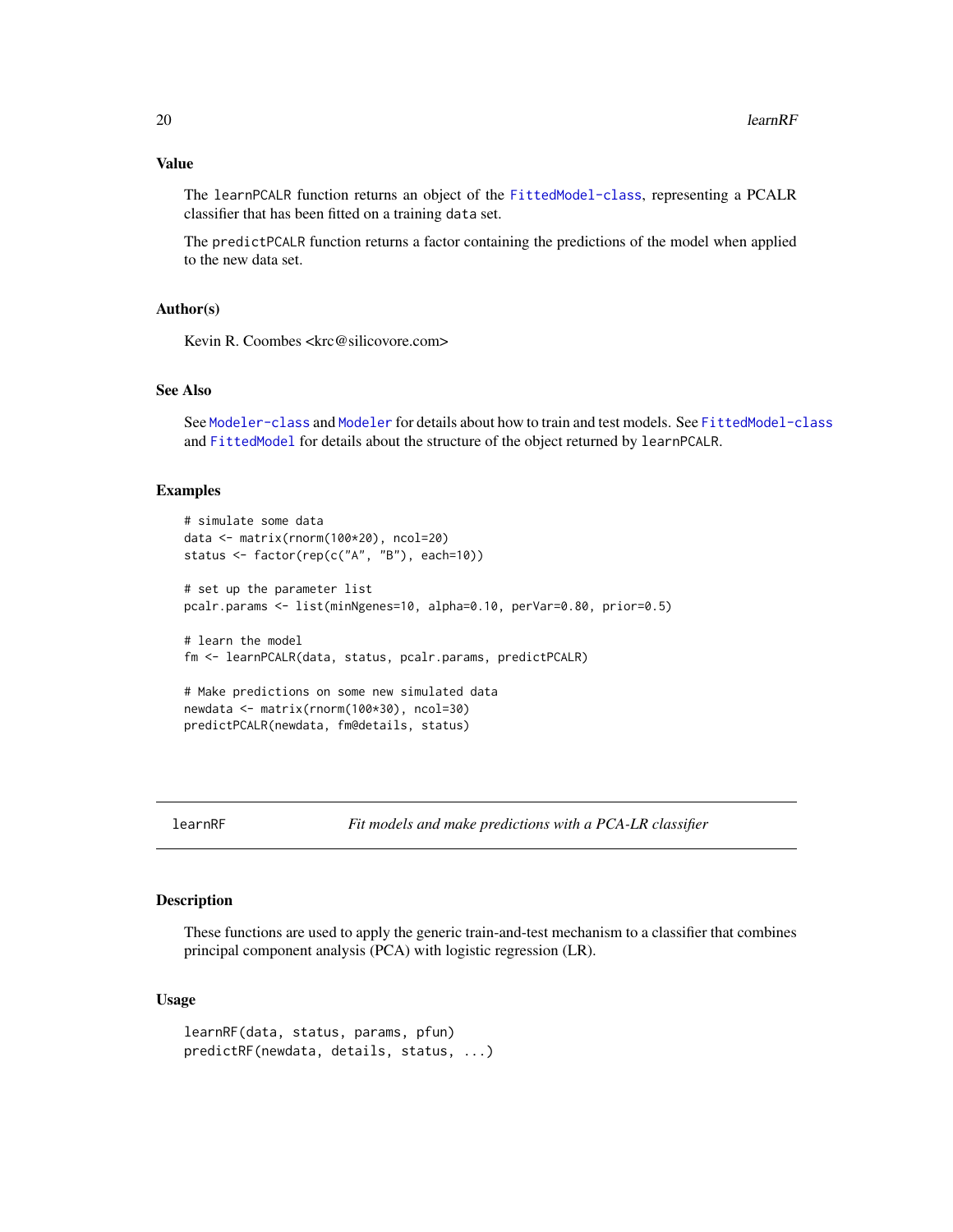#### <span id="page-20-0"></span>learn $RF$  21

# Arguments

| data     | The data matrix, with rows as features ("genes") and columns as the samples to<br>be classified.                       |
|----------|------------------------------------------------------------------------------------------------------------------------|
| status   | A factor, with two levels, classifying the samples. The length must equal the<br>number of data columns.               |
| params   | A list of additional parameters used by the classifier; see Details.                                                   |
| pfun     | The function used to make predictions on new data, using the trained classifier.<br>Should always be set to predictRF. |
| newdata  | Another data matrix, with the same number of rows as data.                                                             |
| details  | A list of additional parameters describing details about the particular classifier;<br>see Details.                    |
| $\cdots$ | Optional extra parameters required by the generic "predict" method.                                                    |

# Details

The input arguments to both learnRF and predictRF are dictated by the requirements of the general train-and-test mechanism provided by the [Modeler-class](#page-31-1).

The RF classifier is similar in spirit to the "supervised principal components" method implemented in the superpc package. We start by performing univariate two-sample t-tests to identify features that are differentially expressed between two groups of training samples. We then set a cutoff to select features using a bound (alpha) on the false discovery rate (FDR). If the number of selected features is smaller than a prespecified goal (minNgenes), then we increase the FDR until we get the desired number of features. Next, we perform PCA on the selected features from the trqining data. we retain enough principal components (PCs) to explain a prespecified fraction of the variance (perVar). We then fit a logistic regression model using these PCs to predict the binary class of the training data. In order to use this model to make binary predictions, you must specify a prior probability that a sample belongs to the first of the two groups (where the ordering is determined by the levels of the classification factor, status).

In order to fit the model to data, the params argument to the learnRF function should be a list containing components named alpha, minNgenes, perVar, and prior. It may also contain a logical value called verbose, which controls the amount of information that is output as the algorithm runs.

The result of fitting the model using learnRF is a member of the [FittedModel-class](#page-6-1). In additon to storing the prediction function (pfun) and the training data and status, the FittedModel stores those details about the model that are required in order to make predictions of the outcome on new data. In this acse, the details are: the prior probability, the set of selected features (sel, a logical vector), the principal component decomposition (spca, an object of the [SamplePCA](#page-0-0) class), the logistic regression model (mmod, of class  $g1m$ ), the number of PCs used (nCompUsed) as well as the number of components available (nCompAvail) and the number of gene-features selected (nGenesSelecets). The details object is appropriate for sending as the second argument to the predictRF function in order to make predictions with the model on new data. Note that the status vector here is the one used for the *training* data, since the prediction function only uses the *levels* of this factor to make sure that the direction of the predicitons is interpreted correctly.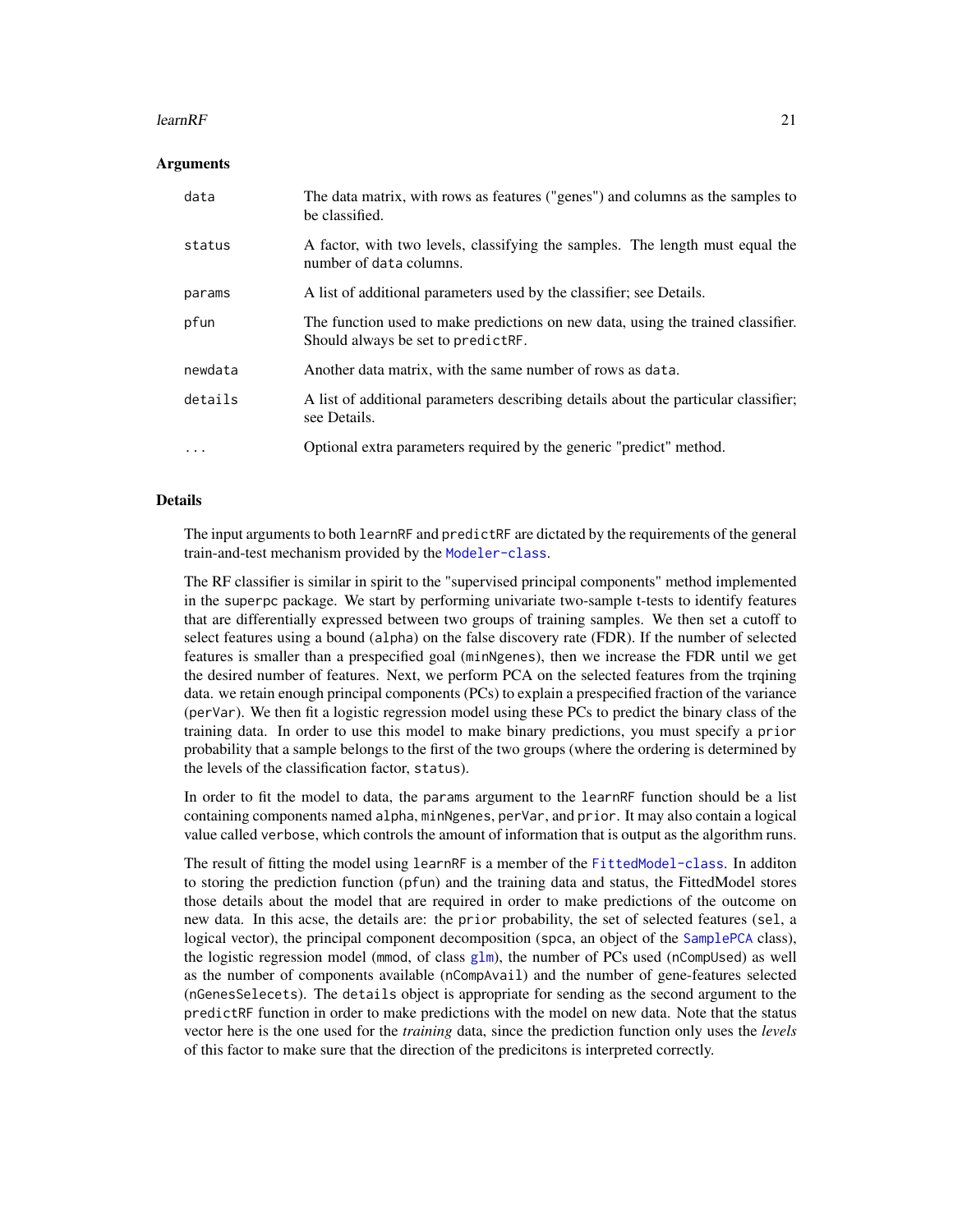<span id="page-21-0"></span>The learnRF function returns an object of the [FittedModel-class](#page-6-1), representing a RF classifier that has been fitted on a training data set.

The predictRF function returns a factor containing the predictions of the model when applied to the new data set.

# Author(s)

Kevin R. Coombes <krc@silicovore.com>

#### See Also

See [Modeler-class](#page-31-1) and [Modeler](#page-29-1) for details about how to train and test models. See [FittedModel-class](#page-6-1) and [FittedModel](#page-5-1) for details about the structure of the object returned by learnRF.

#### Examples

```
# simulate some data
data <- matrix(rnorm(100*20), ncol=20)
status <- factor(rep(c("A", "B"), each=10))
# set up the parameter list
svm.params <- list(minNgenes=10, alpha=0.10, perVar=0.80, prior=0.5)
# learn the model
#fm <- learnRF(data, status, svm.params, predictRF)
# Make predictions on some new simulated data
#newdata <- matrix(rnorm(100*30), ncol=30)
#predictRF(newdata, fm@details, status)
```
learnRPART *Fit models and make predictions with a PCA-LR classifier*

# Description

These functions are used to apply the generic train-and-test mechanism to a classifier that combines principal component analysis (PCA) with logistic regression (LR).

```
learnRPART(data, status, params, pfun)
predictRPART(newdata, details, status, ...)
```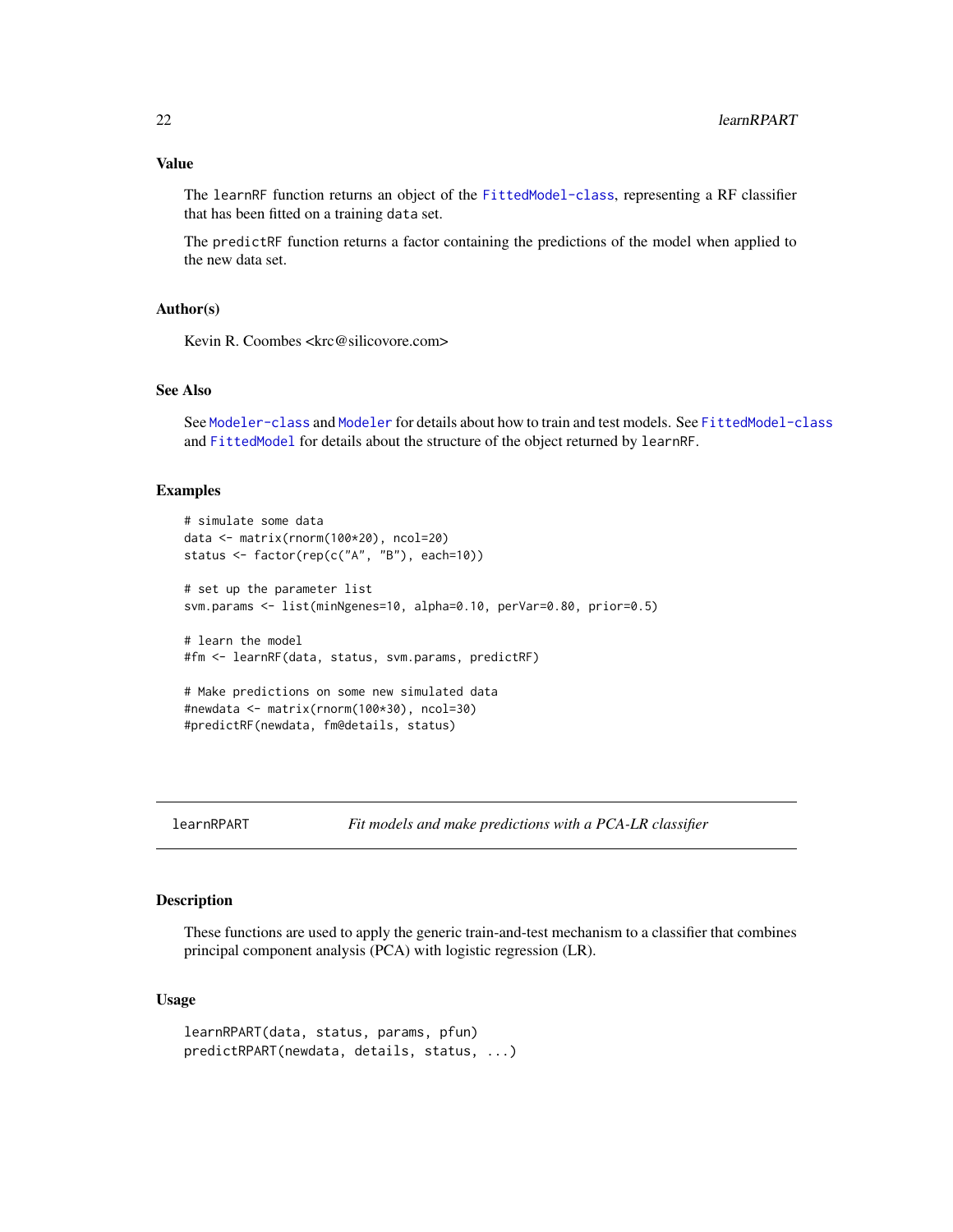#### <span id="page-22-0"></span>learnRPART 23

# **Arguments**

| data     | The data matrix, with rows as features ("genes") and columns as the samples to<br>be classified.                           |
|----------|----------------------------------------------------------------------------------------------------------------------------|
| status   | A factor, with two levels, classifying the samples. The length must equal the<br>number of data columns.                   |
| params   | A list of additional parameters used by the classifier; see Details.                                                       |
| pfun     | The function used to make predictions on new data, using the trained classifier.<br>Should always be set to predict RPART. |
| newdata  | Another data matrix, with the same number of rows as data.                                                                 |
| details  | A list of additional parameters describing details about the particular classifier;<br>see Details.                        |
| $\cdots$ | Optional extra parameters required by the generic "predict" method.                                                        |

# Details

The input arguments to both learnRPART and predictRPART are dictated by the requirements of the general train-and-test mechanism provided by the [Modeler-class](#page-31-1).

The RPART classifier is similar in spirit to the "supervised principal components" method implemented in the superpc package. We start by performing univariate two-sample t-tests to identify features that are differentially expressed between two groups of training samples. We then set a cutoff to select features using a bound (alpha) on the false discovery rate (FDR). If the number of selected features is smaller than a prespecified goal (minNgenes), then we increase the FDR until we get the desired number of features. Next, we perform PCA on the selected features from the trqining data. we retain enough principal components (PCs) to explain a prespecified fraction of the variance (perVar). We then fit a logistic regression model using these PCs to predict the binary class of the training data. In order to use this model to make binary predictions, you must specify a prior probability that a sample belongs to the first of the two groups (where the ordering is determined by the levels of the classification factor, status).

In order to fit the model to data, the params argument to the learnRPART function should be a list containing components named alpha, minNgenes, perVar, and prior. It may also contain a logical value called verbose, which controls the amount of information that is output as the algorithm runs.

The result of fitting the model using learnRPART is a member of the [FittedModel-class](#page-6-1). In additon to storing the prediction function (pfun) and the training data and status, the FittedModel stores those details about the model that are required in order to make predictions of the outcome on new data. In this acse, the details are: the prior probability, the set of selected features (sel, a logical vector), the principal component decomposition (spca, an object of the [SamplePCA](#page-0-0) class), the logistic regression model (mmod, of class  $g1m$ ), the number of PCs used (nCompUsed) as well as the number of components available (nCompAvail) and the number of gene-features selected (nGenesSelecets). The details object is appropriate for sending as the second argument to the predictRPART function in order to make predictions with the model on new data. Note that the status vector here is the one used for the *training* data, since the prediction function only uses the *levels* of this factor to make sure that the direction of the predicitons is interpreted correctly.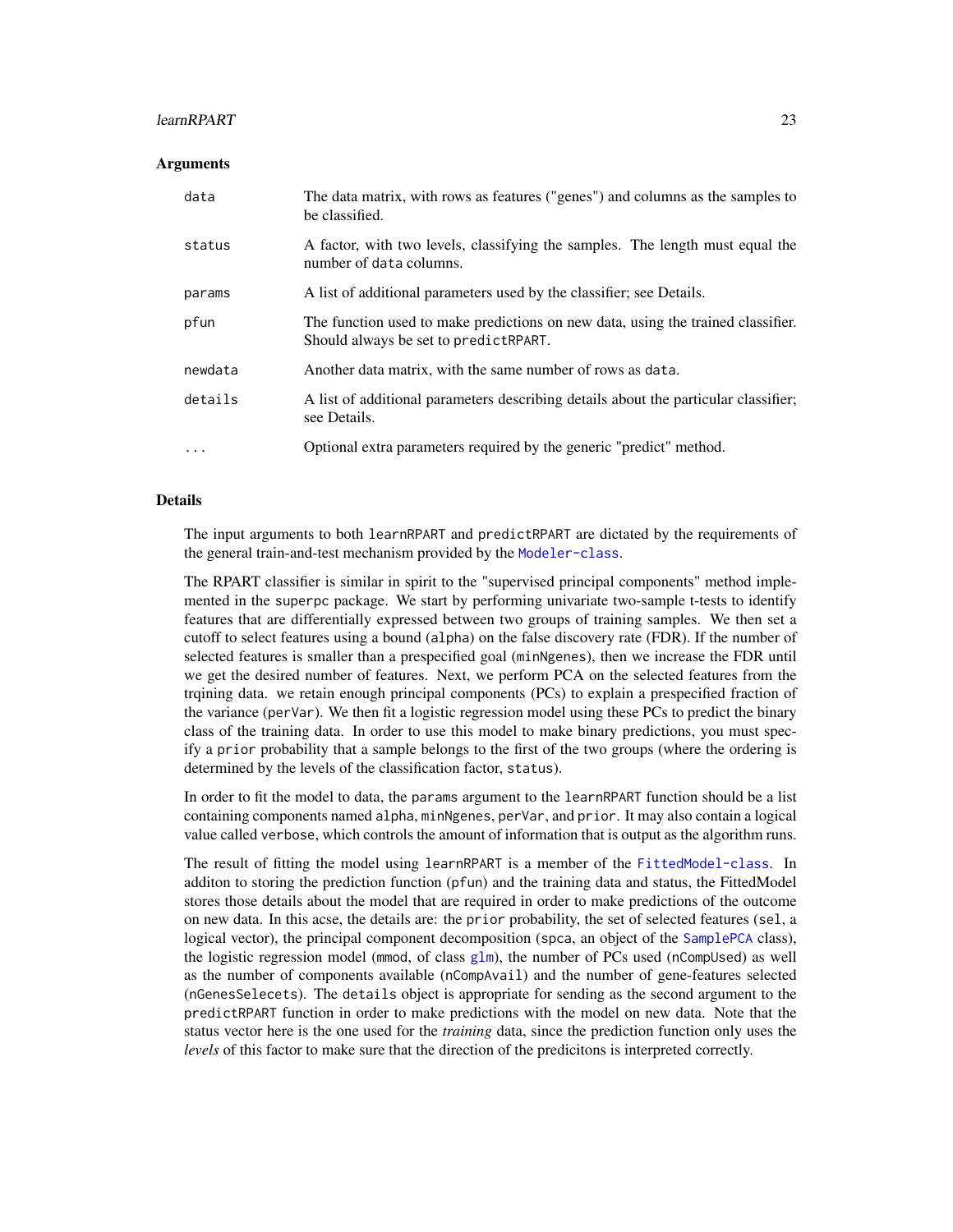<span id="page-23-0"></span>The learnRPART function returns an object of the [FittedModel-class](#page-6-1), representing a RPART classifier that has been fitted on a training data set.

The predictRPART function returns a factor containing the predictions of the model when applied to the new data set.

# Author(s)

Kevin R. Coombes <krc@silicovore.com>

# See Also

See [Modeler-class](#page-31-1) and [Modeler](#page-29-1) for details about how to train and test models. See [FittedModel-class](#page-6-1) and [FittedModel](#page-5-1) for details about the structure of the object returned by learnRPART.

#### Examples

```
# simulate some data
data <- matrix(rnorm(100*20), ncol=20)
status <- factor(rep(c("A", "B"), each=10))
# set up the parameter list
rpart.params <- list(minNgenes=10, alpha=0.10, perVar=0.80, prior=0.5)
# learn the model
fm <- learnRPART(data, status, rpart.params, predictRPART)
# Make predictions on some new simulated data
newdata <- matrix(rnorm(100*30), ncol=30)
predictRPART(newdata, fm@details, status)
```
learnSelectedLR *Fit models and make predictions with a PCA-LR classifier*

# Description

These functions are used to apply the generic train-and-test mechanism to a classifier that combines principal component analysis (PCA) with logistic regression (LR).

```
learnSelectedLR(data, status, params, pfun)
predictSelectedLR(newdata, details, status, ...)
```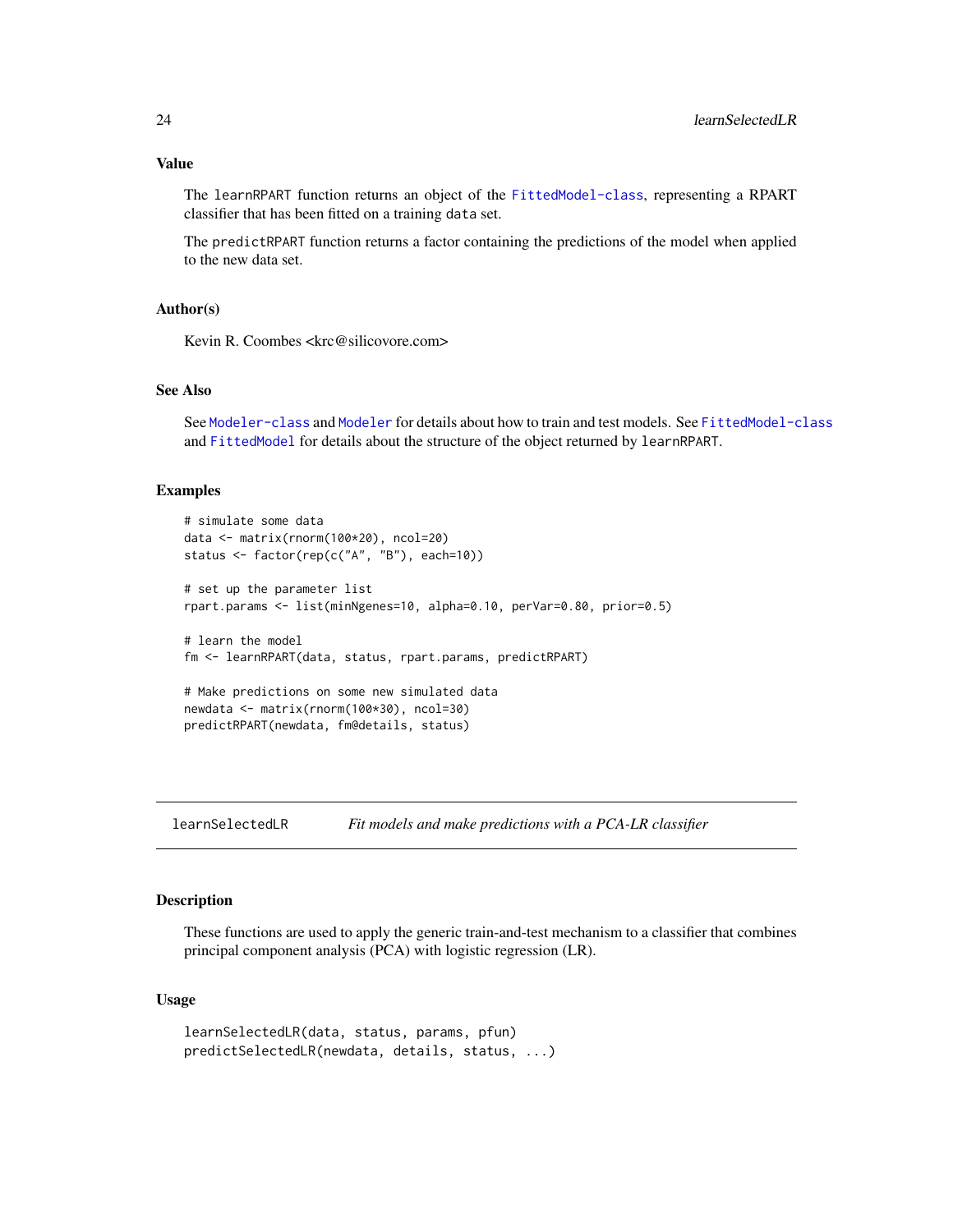# <span id="page-24-0"></span>learnSelectedLR 25

#### Arguments

| data     | The data matrix, with rows as features ("genes") and columns as the samples to<br>be classified.                                |
|----------|---------------------------------------------------------------------------------------------------------------------------------|
| status   | A factor, with two levels, classifying the samples. The length must equal the<br>number of data columns.                        |
| params   | A list of additional parameters used by the classifier; see Details.                                                            |
| pfun     | The function used to make predictions on new data, using the trained classifier.<br>Should always be set to predict SelectedLR. |
| newdata  | Another data matrix, with the same number of rows as data.                                                                      |
| details  | A list of additional parameters describing details about the particular classifier;<br>see Details.                             |
| $\cdots$ | Optional extra parameters required by the generic "predict" method.                                                             |

# Details

The input arguments to both learnSelectedLR and predictSelectedLR are dictated by the requirements of the general train-and-test mechanism provided by the [Modeler-class](#page-31-1).

The SelectedLR classifier is similar in spirit to the "supervised principal components" method implemented in the superpc package. We start by performing univariate two-sample t-tests to identify features that are differentially expressed between two groups of training samples. We then set a cutoff to select features using a bound (alpha) on the false discovery rate (FDR). If the number of selected features is smaller than a prespecified goal (minNgenes), then we increase the FDR until we get the desired number of features. Next, we perform PCA on the selected features from the trqining data. we retain enough principal components (PCs) to explain a prespecified fraction of the variance (perVar). We then fit a logistic regression model using these PCs to predict the binary class of the training data. In order to use this model to make binary predictions, you must specify a prior probability that a sample belongs to the first of the two groups (where the ordering is determined by the levels of the classification factor, status).

In order to fit the model to data, the params argument to the learnSelectedLR function should be a list containing components named alpha, minNgenes, perVar, and prior. It may also contain a logical value called verbose, which controls the amount of information that is output as the algorithm runs.

The result of fitting the model using learnSelectedLR is a member of the [FittedModel-class](#page-6-1). In additon to storing the prediction function (pfun) and the training data and status, the FittedModel stores those details about the model that are required in order to make predictions of the outcome on new data. In this acse, the details are: the prior probability, the set of selected features (sel, a logical vector), the principal component decomposition (spca, an object of the [SamplePCA](#page-0-0) class), the logistic regression model (mmod, of class  $g1m$ ), the number of PCs used (nCompUsed) as well as the number of components available (nCompAvail) and the number of gene-features selected (nGenesSelecets). The details object is appropriate for sending as the second argument to the predictSelectedLR function in order to make predictions with the model on new data. Note that the status vector here is the one used for the *training* data, since the prediction function only uses the *levels* of this factor to make sure that the direction of the predicitons is interpreted correctly.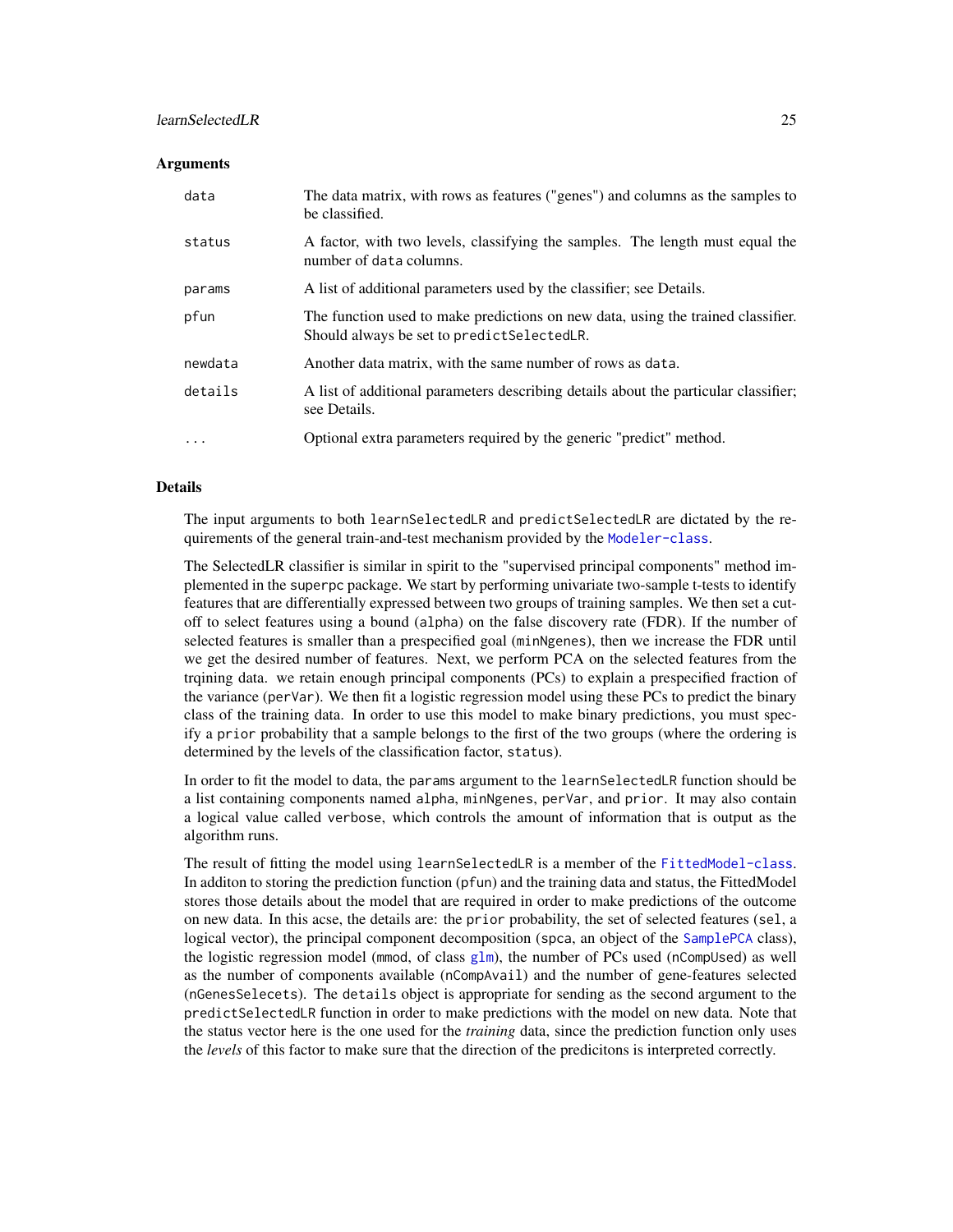<span id="page-25-0"></span>The learnSelectedLR function returns an object of the [FittedModel-class](#page-6-1), representing a SelectedLR classifier that has been fitted on a training data set.

The predictSelectedLR function returns a factor containing the predictions of the model when applied to the new data set.

# Author(s)

Kevin R. Coombes <krc@silicovore.com>

# See Also

See [Modeler-class](#page-31-1) and [Modeler](#page-29-1) for details about how to tain and test models. See [FittedModel-class](#page-6-1) and [FittedModel](#page-5-1) for details about the structure of the object returned by learnSelectedLR.

#### Examples

```
# simulate some data
data <- matrix(rnorm(100*20), ncol=20)
status <- factor(rep(c("A", "B"), each=10))
# set up the parameter list
slr.params <- list(minNgenes=10, alpha=0.10, perVar=0.80, prior=0.5)
# learn the model
fm <- learnSelectedLR(data, status, slr.params, predictSelectedLR)
# Make predictions on some new simulated data
newdata <- matrix(rnorm(100*30), ncol=30)
predictSelectedLR(newdata, fm@details, status)
```
learnSVM *Fit models and make predictions with a PCA-LR classifier*

# Description

These functions are used to apply the generic train-and-test mechanism to a classifier that combines principal component analysis (PCA) with logistic regression (LR).

# Usage

learnSVM(data, status, params, pfun) predictSVM(newdata, details, status, ...)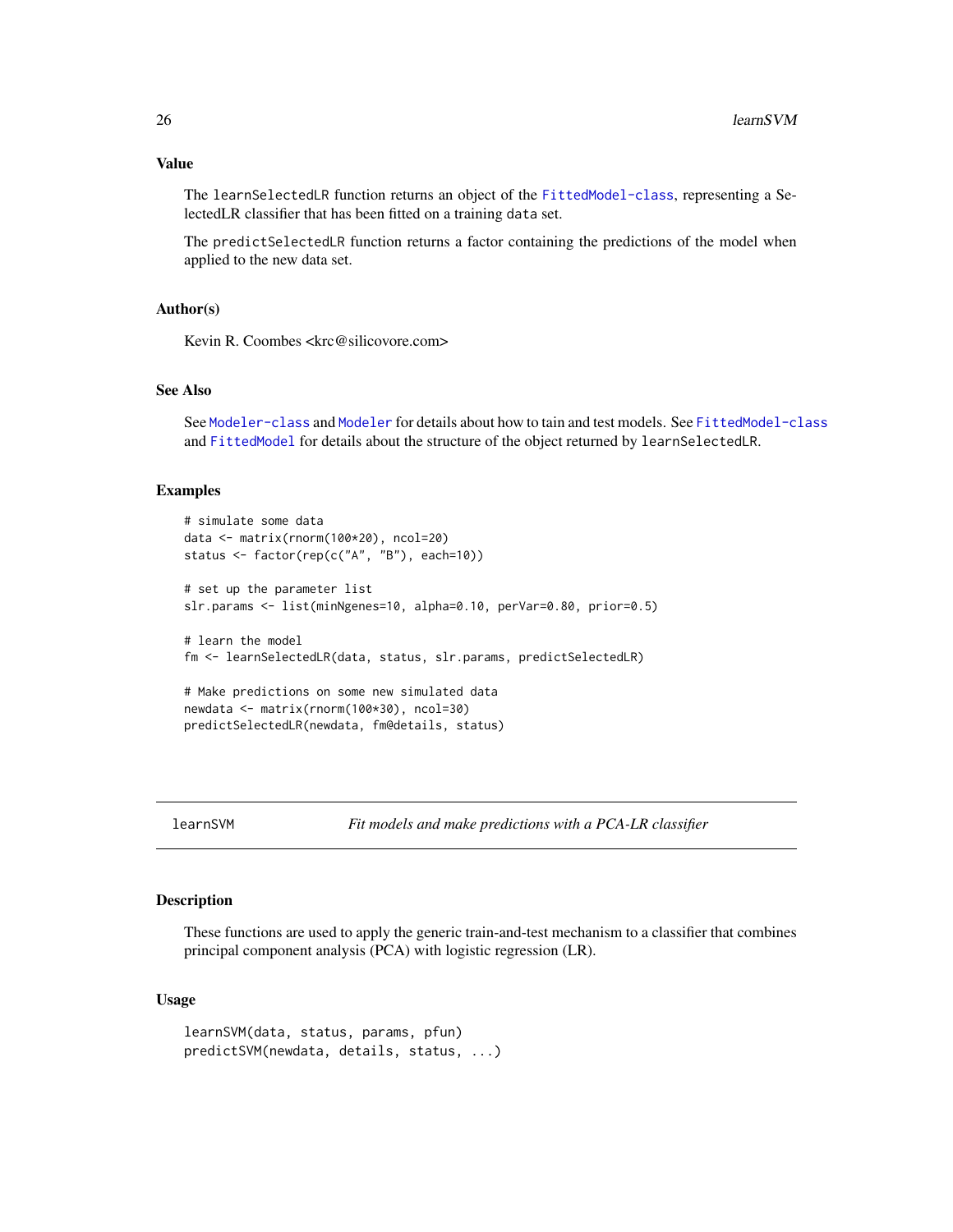#### <span id="page-26-0"></span>learnSVM 27

#### Arguments

| data     | The data matrix, with rows as features ("genes") and columns as the samples to<br>be classified.                         |
|----------|--------------------------------------------------------------------------------------------------------------------------|
| status   | A factor, with two levels, classifying the samples. The length must equal the<br>number of data columns.                 |
| params   | A list of additional parameters used by the classifier; see Details.                                                     |
| pfun     | The function used to make predictions on new data, using the trained classifier.<br>Should always be set to predict SVM. |
| newdata  | Another data matrix, with the same number of rows as data.                                                               |
| details  | A list of additional parameters describing details about the particular classifier;<br>see Details.                      |
| $\cdots$ | Optional extra parameters required by the generic "predict" method.                                                      |

#### Details

The input arguments to both learnSVM and predictSVM are dictated by the requirements of the general train-and-test mechanism provided by the [Modeler-class](#page-31-1).

The SVM classifier is similar in spirit to the "supervised principal components" method implemented in the superpc package. We start by performing univariate two-sample t-tests to identify features that are differentially expressed between two groups of training samples. We then set a cutoff to select features using a bound (alpha) on the false discovery rate (FDR). If the number of selected features is smaller than a prespecified goal (minNgenes), then we increase the FDR until we get the desired number of features. Next, we perform PCA on the selected features from the trqining data. we retain enough principal components (PCs) to explain a prespecified fraction of the variance (perVar). We then fit a logistic regression model using these PCs to predict the binary class of the training data. In order to use this model to make binary predictions, you must specify a prior probability that a sample belongs to the first of the two groups (where the ordering is determined by the levels of the classification factor, status).

In order to fit the model to data, the params argument to the learnSVM function should be a list containing components named alpha, minNgenes, perVar, and prior. It may also contain a logical value called verbose, which controls the amount of information that is output as the algorithm runs.

The result of fitting the model using learnSVM is a member of the [FittedModel-class](#page-6-1). In additon to storing the prediction function (pfun) and the training data and status, the FittedModel stores those details about the model that are required in order to make predictions of the outcome on new data. In this acse, the details are: the prior probability, the set of selected features (sel, a logical vector), the principal component decomposition (spca, an object of the [SamplePCA](#page-0-0) class), the logistic regression model (mmod, of class  $g1m$ ), the number of PCs used (nCompUsed) as well as the number of components available (nCompAvail) and the number of gene-features selected (nGenesSelecets). The details object is appropriate for sending as the second argument to the predictSVM function in order to make predictions with the model on new data. Note that the status vector here is the one used for the *training* data, since the prediction function only uses the *levels* of this factor to make sure that the direction of the predicitons is interpreted correctly.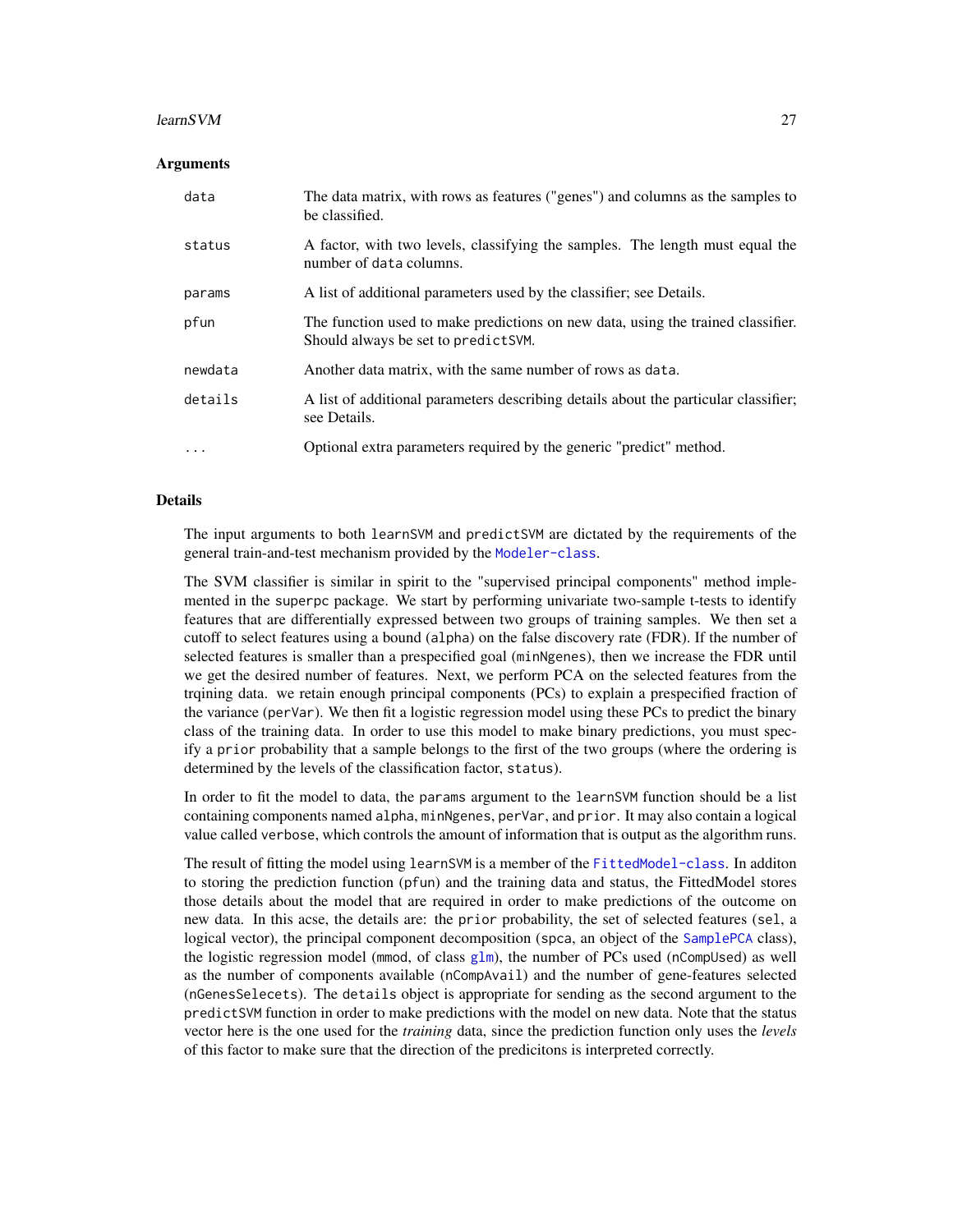<span id="page-27-0"></span>The learnSVM function returns an object of the [FittedModel-class](#page-6-1), representing a SVM classifier that has been fitted on a training data set.

The predictSVM function returns a factor containing the predictions of the model when applied to the new data set.

# Author(s)

Kevin R. Coombes <krc@silicovore.com>

#### See Also

See [Modeler-class](#page-31-1) and [Modeler](#page-29-1) for details about how to train and test models. See [FittedModel-class](#page-6-1) and [FittedModel](#page-5-1) for details about the structure of the object returned by learnSVM.

#### Examples

```
# simulate some data
data <- matrix(rnorm(100*20), ncol=20)
status <- factor(rep(c("A", "B"), each=10))
# set up the parameter list
svm.params <- list(minNgenes=10, alpha=0.10, perVar=0.80, prior=0.5)
# learn the model
fm <- learnSVM(data, status, svm.params, predictSVM)
# Make predictions on some new simulated data
newdata <- matrix(rnorm(100*30), ncol=30)
predictSVM(newdata, fm@details, status)
```
learnTailRank *Fit models and make predictions with a PCA-LR classifier*

# Description

These functions are used to apply the generic train-and-test mechanism to a classifier that combines principal component analysis (PCA) with logistic regression (LR).

```
learnTailRank(data, status, params, pfun)
predictTailRank(newdata, details, status, ...)
```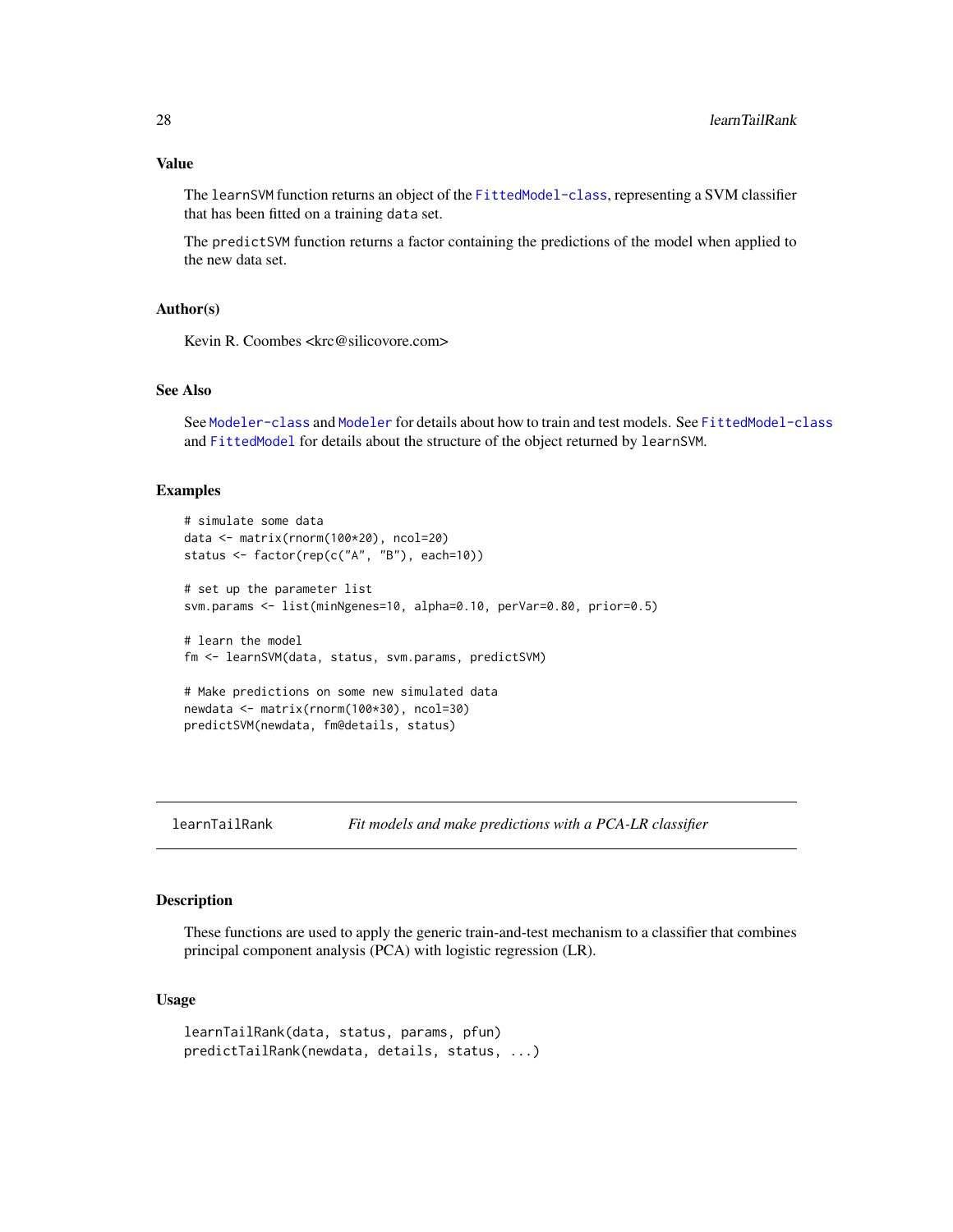# <span id="page-28-0"></span>learnTailRank 29

#### **Arguments**

| data     | The data matrix, with rows as features ("genes") and columns as the samples to<br>be classified.                             |
|----------|------------------------------------------------------------------------------------------------------------------------------|
| status   | A factor, with two levels, classifying the samples. The length must equal the<br>number of data columns.                     |
| params   | A list of additional parameters used by the classifier; see Details.                                                         |
| pfun     | The function used to make predictions on new data, using the trained classifier.<br>Should always be set to predictTailRank. |
| newdata  | Another data matrix, with the same number of rows as data.                                                                   |
| details  | A list of additional parameters describing details about the particular classifier;<br>see Details.                          |
| $\cdots$ | Optional extra parameters required by the generic "predict" method.                                                          |

# Details

The input arguments to both learnTailRank and predictTailRank are dictated by the require-ments of the general train-and-test mechanism provided by the [Modeler-class](#page-31-1).

The TailRank classifier is similar in spirit to the "supervised principal components" method implemented in the superpc package. We start by performing univariate two-sample t-tests to identify features that are differentially expressed between two groups of training samples. We then set a cutoff to select features using a bound (alpha) on the false discovery rate (FDR). If the number of selected features is smaller than a prespecified goal (minNgenes), then we increase the FDR until we get the desired number of features. Next, we perform PCA on the selected features from the trqining data. we retain enough principal components (PCs) to explain a prespecified fraction of the variance (perVar). We then fit a logistic regression model using these PCs to predict the binary class of the training data. In order to use this model to make binary predictions, you must specify a prior probability that a sample belongs to the first of the two groups (where the ordering is determined by the levels of the classification factor, status).

In order to fit the model to data, the params argument to the learnTailRank function should be a list containing components named alpha, minNgenes, perVar, and prior. It may also contain a logical value called verbose, which controls the amount of information that is output as the algorithm runs.

The result of fitting the model using learnTailRank is a member of the [FittedModel-class](#page-6-1). In additon to storing the prediction function (pfun) and the training data and status, the FittedModel stores those details about the model that are required in order to make predictions of the outcome on new data. In this acse, the details are: the prior probability, the set of selected features (sel, a logical vector), the principal component decomposition (spca, an object of the [SamplePCA](#page-0-0) class), the logistic regression model (mmod, of class  $g1m$ ), the number of PCs used (nCompUsed) as well as the number of components available (nCompAvail) and the number of gene-features selected (nGenesSelecets). The details object is appropriate for sending as the second argument to the predictTailRank function in order to make predictions with the model on new data. Note that the status vector here is the one used for the *training* data, since the prediction function only uses the *levels* of this factor to make sure that the direction of the predicitons is interpreted correctly.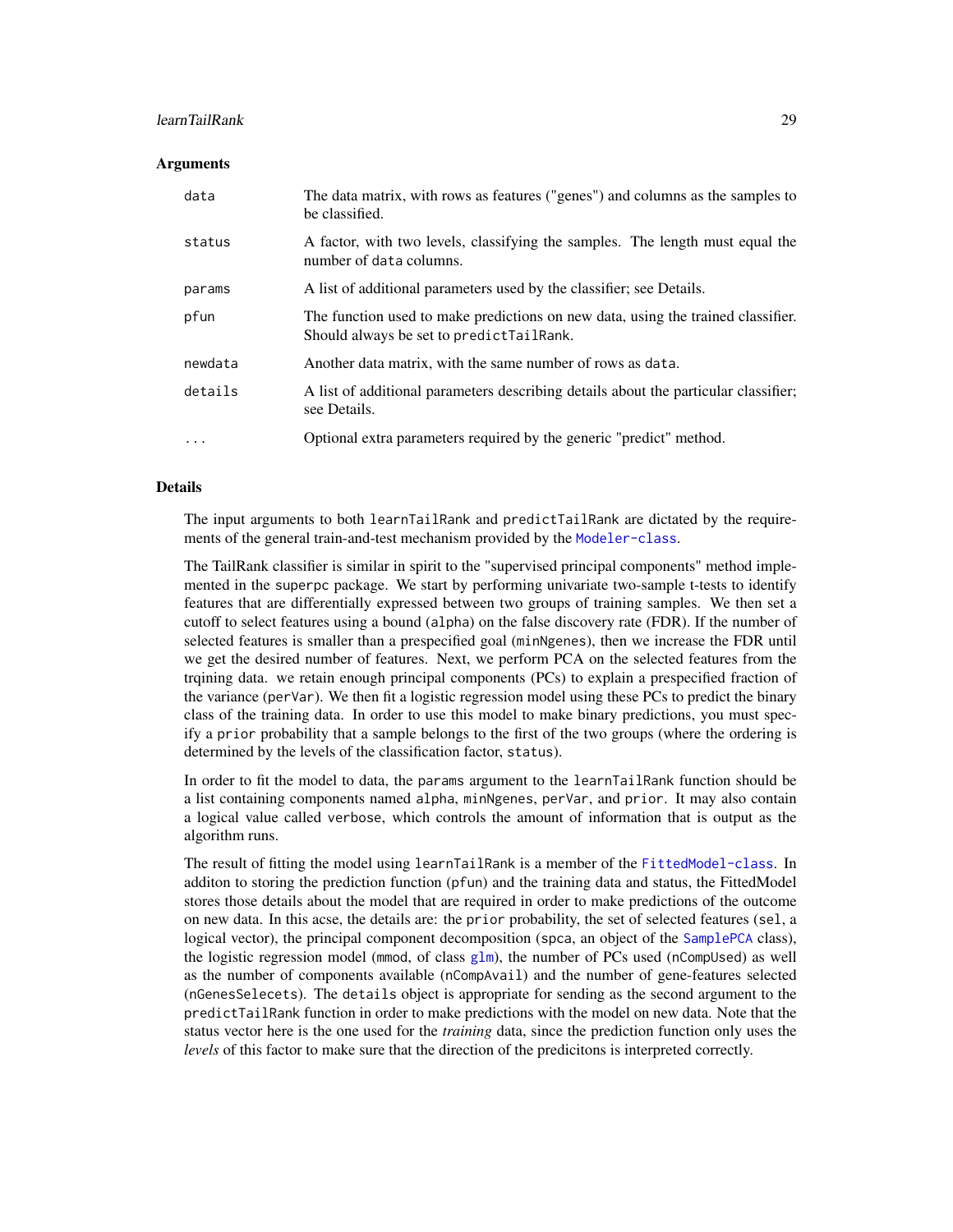<span id="page-29-0"></span>The learnTailRank function returns an object of the [FittedModel-class](#page-6-1), representing a TailRank classifier that has been fitted on a training data set.

The predictTailRank function returns a factor containing the predictions of the model when applied to the new data set.

# Author(s)

Kevin R. Coombes <krc@silicovore.com>

# See Also

See [Modeler-class](#page-31-1) and [Modeler](#page-29-1) for details about how to train and test models. See [FittedModel-class](#page-6-1) and [FittedModel](#page-5-1) for details about the structure of the object returned by learnTailRank.

#### Examples

```
## Not run:
# simulate some data
data <- matrix(rnorm(100*20), ncol=20)
status <- factor(rep(c("A", "B"), each=10))
# set up the parameter list
tr.params <- list(minNgenes=10, alpha=0.10, perVar=0.80, prior=0.5)
# learn the model -- this is slow
fm <- learnTailRank(data, status, tr.params, predictTailRank)
# Make predictions on some new simulated data
newdata <- matrix(rnorm(100*30), ncol=30)
predictTailRank(newdata, fm@details, status)
## End(Not run)
```
<span id="page-29-1"></span>Modeler *Constructor for "Modeler" objects*

#### Description

The [Modeler-class](#page-31-1) represents (parametrized but not yet fit) statistical models that can predict binary outcomes. The Modeler function is used to construct objects of this class.

#### Usage

Modeler(learn, predict, ...)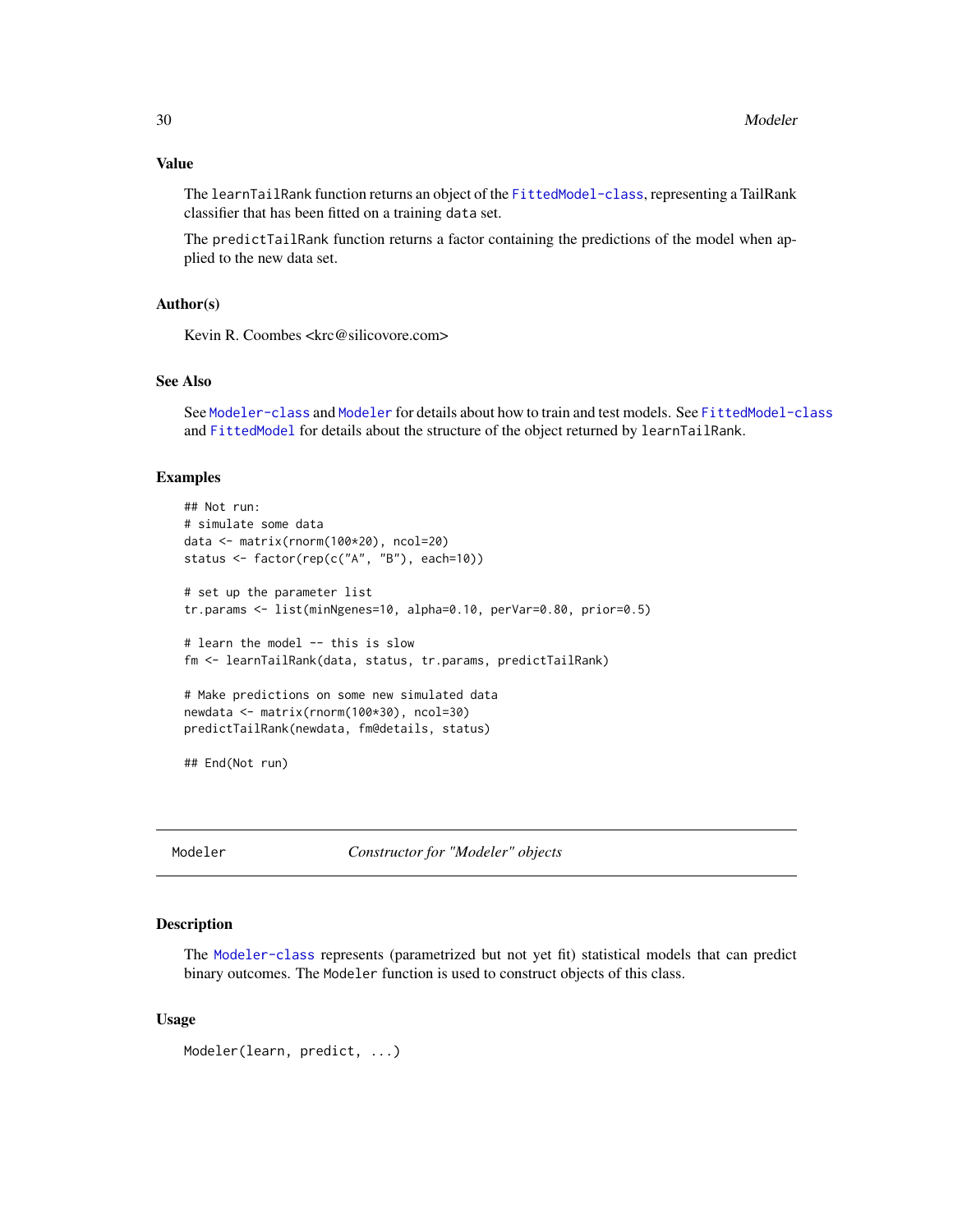#### <span id="page-30-0"></span>Modeler 31

#### **Arguments**

| learn                   | Object of class "function" that will be used to fit the model to a data set. See<br>learn for details.                        |
|-------------------------|-------------------------------------------------------------------------------------------------------------------------------|
| predict                 | Object of class "function" that will be used to make predictions on new data<br>from a fitted model. See predict for details. |
| $\cdot$ $\cdot$ $\cdot$ | Additional parameters required for the specific kind of classification model that<br>will be constructed. See Details.        |

# Details

Objects of the [Modeler-class](#page-31-1) provide a general abstraction for classification models that can be learned from one data set and then applied to a new data set. Each type of classifier is likely to have its own specific parameters. For instance, a K-nearest neighbors classifier requires you to specify k. The more complex classifier, PCA-LR has many more parameters, including the false discovery rate (alpha) used to select features and the percentage of variance (perVar) that should be explained by the number of principal components created from those features. All additional parameters should be suplied as named arguments to the Modeler constructor; these additional parameters will be bundled into a list and inserted into the params slot of the resulting object of the [Modeler-class](#page-31-1).

# Value

Returns an object of the [Modeler-class](#page-31-1).

# Author(s)

Kevin R. Coombes <krc@silicovore.com>

# See Also

See the descriptions of the [learn](#page-7-1) function and the [predict](#page-0-0) method for details on how to fit models on training data and make predictions on new test data.

See the description of the [FittedModel-class](#page-6-1) for details about the kinds of objects produced by [learn](#page-7-1).

# Examples

```
learnNNET
predictNNET
modelerNNET <- Modeler(learnNNET, predictNNET, size=5)
modelerNNET
```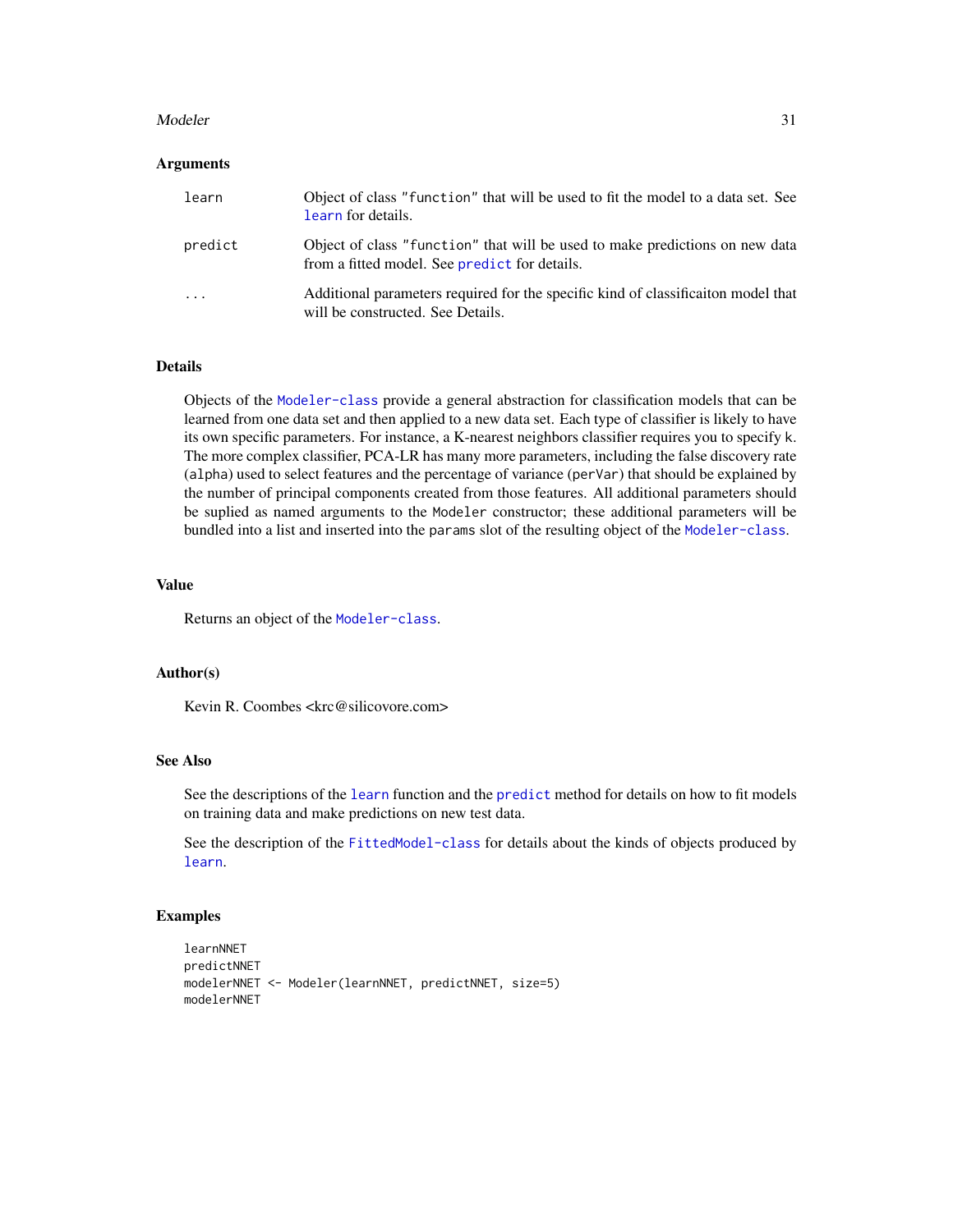<span id="page-31-1"></span><span id="page-31-0"></span>Modeler-class *Class "Modeler"*

# Description

The Modeler class represents (parametrized but not yet fit) statistical models that can predict binary outcomes.

# Objects from the Class

Objects can be created by calls to the constructor fuinction, [Modeler](#page-29-1).

# Slots

- learnFunction: Object of class "function" that is used to fit the model to a data set. See [learn](#page-7-1) for details.
- predictFunction: Object of class "function" that is used to make predictions on new data from a fitted model. See [predict](#page-0-0) for details.
- paramList: Object of class "list" that contains parameters that are specific for one type of classifier.

# Methods

No methods are defined with class "Modeler" in the signature. The only function that can be applied to a Modeler object is [learn](#page-7-1), which has not been made into a generic funtion.

# Author(s)

Kevin R. Coombes <krc@silicovore.com>

# See Also

See the description of the [FittedModel-class](#page-6-1) for details about the kinds of objects produced by [learn](#page-7-1).

# Examples

```
showClass("Modeler")
```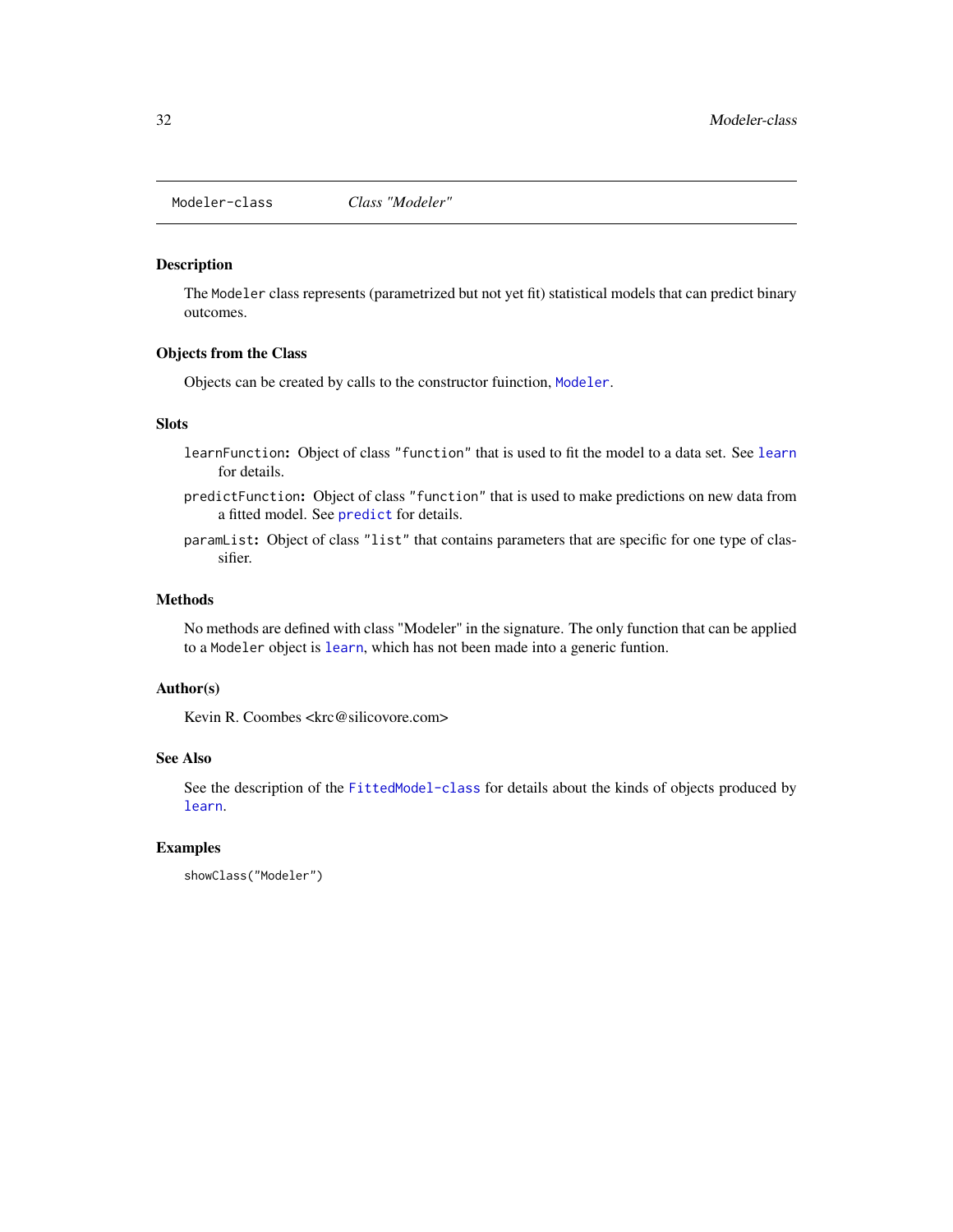# <span id="page-32-0"></span>**Index**

∗Topic classes FittedModel-class , [7](#page-6-0) Modeler-class, [32](#page-31-0) ∗Topic classif FittedModel, [6](#page-5-0) learn , [8](#page-7-0) learnCCP , [9](#page-8-0) learnKNN , [11](#page-10-0) learnLR , [12](#page-11-0) learnNNET , [14](#page-13-0) learnNNET2, [16](#page-15-0) learnPCALR , [18](#page-17-0) learnRF , [20](#page-19-0) learnRPART , [22](#page-21-0) learnSelectedLR , [24](#page-23-0) learnSVM , [26](#page-25-0) learnTailRank , [28](#page-27-0) Modeler, [30](#page-29-0) ∗Topic multivariate feature.filters, [2](#page-1-0) feature.selection, [3](#page-2-0) FittedModel, [6](#page-5-0) learn, [8](#page-7-0) learnCCP , [9](#page-8-0) learnKNN , [11](#page-10-0) learnLR , [12](#page-11-0) learnNNET , [14](#page-13-0) learnNNET2 , [16](#page-15-0) learnPCALR , [18](#page-17-0) learnRF , [20](#page-19-0) learnRPART , [22](#page-21-0) learnSelectedLR , [24](#page-23-0) learnSVM , [26](#page-25-0) learnTailRank , [28](#page-27-0) Modeler, [30](#page-29-0) class , *[11](#page-10-0)*

feature.filters, [2](#page-1-0) feature.selection, [3](#page-2-0)

filterIQR *(*feature.filters *)* , [2](#page-1-0) filterMax *(*feature.filters *)* , [2](#page-1-0) filterMean *(*feature.filters *)* , [2](#page-1-0) filterMedian *(*feature.filters *)* , [2](#page-1-0) filterMin *(*feature.filters *)* , [2](#page-1-0) filterRange *(*feature.filters *)* , [2](#page-1-0) filterSD *(*feature.filters *)* , [2](#page-1-0) FittedModel , [6](#page-5-0) , *[7](#page-6-0)* , *[10](#page-9-0)* , *[12](#page-11-0)* , *[14](#page-13-0)* , *[16](#page-15-0)* , *[18](#page-17-0)* , *[20](#page-19-0)* , *[22](#page-21-0)* , *[24](#page-23-0)* , *[26](#page-25-0)* , *[28](#page-27-0)* , *[30](#page-29-0)* FittedModel-class , [7](#page-6-0) fsChisquared *(*feature.selection *)* , [3](#page-2-0) fsEntropy *(*feature.selection *)* , [3](#page-2-0) fsFisherRandomForest *(*feature.selection *)* , [3](#page-2-0) fsMedSplitOddsRatio *(*feature.selection *)* , [3](#page-2-0) fsModifiedFisher *(*feature.selection *)* , [3](#page-2-0) fsPearson *(*feature.selection *)* , [3](#page-2-0) fsSpearman *(*feature.selection *)* , [3](#page-2-0) fsTailRank *(*feature.selection *)* , [3](#page-2-0) fsTtest *(*feature.selection *)* , [3](#page-2-0)

# glm , *[10](#page-9-0)* , *[13](#page-12-0)* , *[15](#page-14-0)* , *[17](#page-16-0)* , *[19](#page-18-0)* , *[21](#page-20-0)* , *[23](#page-22-0)* , *[25](#page-24-0)* , *[27](#page-26-0)* , *[29](#page-28-0)*

keepAll *(*feature.selection *)* , [3](#page-2-0) knn , *[11](#page-10-0)*

learn , *[6,](#page-5-0) [7](#page-6-0)* , [8](#page-7-0) , *[31](#page-30-0) , [32](#page-31-0)* learnCCP , [9](#page-8-0) learnKNN , [11](#page-10-0) learnLR , [12](#page-11-0) learnNNET , [14](#page-13-0) learnNNET2, [16](#page-15-0) learnPCALR , [18](#page-17-0) learnRF , [20](#page-19-0) learnRPART , [22](#page-21-0) learnSelectedLR , [24](#page-23-0) learnSVM , [26](#page-25-0) learnTailRank , [28](#page-27-0)